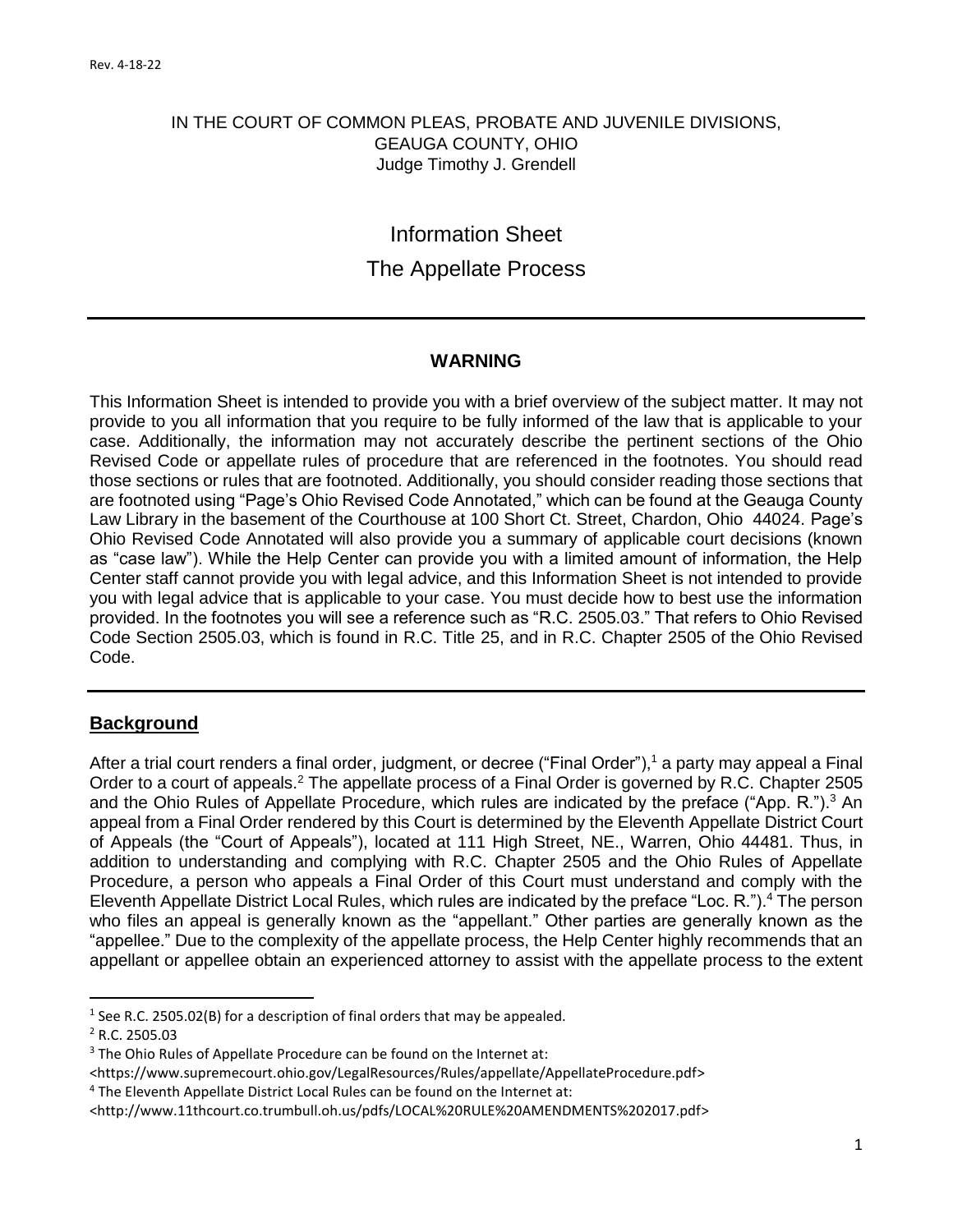possible. Although the Court of Appeals is located in Warren, Ohio, for an appeal from this Court, the Clerk of this Court serves as the Clerk of the Court of Appeals for initial filings.<sup>5</sup>

An example of a Final Order in a probate proceeding is the final judgment of this Court's probate division in a Will contest action that was filed under R.C. 2107.71, which challenged the validity of the Will that was admitted to probate. If this Court rendered a final order declaring the Will to be valid, then a party who would otherwise inherit probate property if the Will was invalid could file an appeal with the Court of Appeals. Likewise, in a juvenile proceeding, if this Court's juvenile division, following the dispositional hearing, awarded legal custody of a minor child to the maternal grandmother based upon a finding at the adjudicatory hearing that the mother is "unsuitable" (assume the father is unknown), then the mother could file an appeal with the Court of Appeals. It should be noted, however, that an order rendered following an adjudicatory hearing is also a Final Order. Thus, in the example above, if this Court issued a final order, which determined that the mother is "unsuitable" or that the minor child is "abused, neglected or dependent," then the mother could immediately file an appeal before the dispositional hearing.<sup>6</sup>

## **Why File an Appeal**?

Before taking the necessary steps to file an appeal of a Final Order, which are explained below, the appellant should promptly take some time and consider why an appeal should be filed and pursued. The reason cannot simply be that the appellant does not like the Final Order. To be successful, the appellant must convince the Court of Appeals that this Court committed an error applying the law that harmed the appellant, assuming in most cases that during the trial the appellant objected to this Court's error. With few exceptions, the Court of Appeals will not consider an error committed by this Court that the appellant did not object to at the time that error was committed. In essence, the Court of Appeals merely reviews what happened in this Court and determines whether (1) an error occurred and (2) if that error adversely affected the appellant. Except in a few instances, because the Court of Appeals will not consider new evidence, the Court of Appeals is limited to the court record (known as the "Record on Appeal")<sup>7</sup> transmitted from this Court (or the Clerk of the Geauga County Common Pleas Court -General Division) to the Court of Appeals, the briefs of the parties, and oral argument, if requested. Please review Appendix A, which is attached to this information sheet.

To better understand the appellate process, you need to understand and consider the fundamentals of the trial process. The basic steps of the trial process are the following:

- The parties file documents with this Court (e.g., a complaint, a petition, an application, a motion, etc.) that explains to this Court (i) the legal and factual basis for that party's claim or defense and (ii) what the party wants this Court to order. Those documents and the action taken by the parties in support of their claims must conform to the rules of procedure in Ohio courts.<sup>8</sup>
- With few exceptions, this Court conducts a hearing at which time the parties present evidence to this Court to prove the factual claims that support the court order that a party seeks. The

<sup>&</sup>lt;sup>5</sup> See Loc. R. 3(A).

<sup>6</sup> *In re H.F.* (2008), 120 Ohio St.3d 499.

<sup>&</sup>lt;sup>7</sup> See App. R. 9(A) for a description of the Record on Appeal.

<sup>&</sup>lt;sup>8</sup> The fundamental rules of civil procedure in Ohio are known as the "Ohio Rules of Civil Procedure," which can be found at [https://www.supremecourt.ohio.gov/LegalResources/Rules/civil/CivilProcedure.pdf.](https://www.supremecourt.ohio.gov/LegalResources/Rules/civil/CivilProcedure.pdf) Additionally, Ohio juvenile courts has a special set of procedural rules known as the "Ohio Rules of Juvenile Procedure," which can be found at [https://www.supremecourt.ohio.gov/LegalResources/Rules/juvenile/JuvenileProcedure.pdf.](https://www.supremecourt.ohio.gov/LegalResources/Rules/juvenile/JuvenileProcedure.pdf)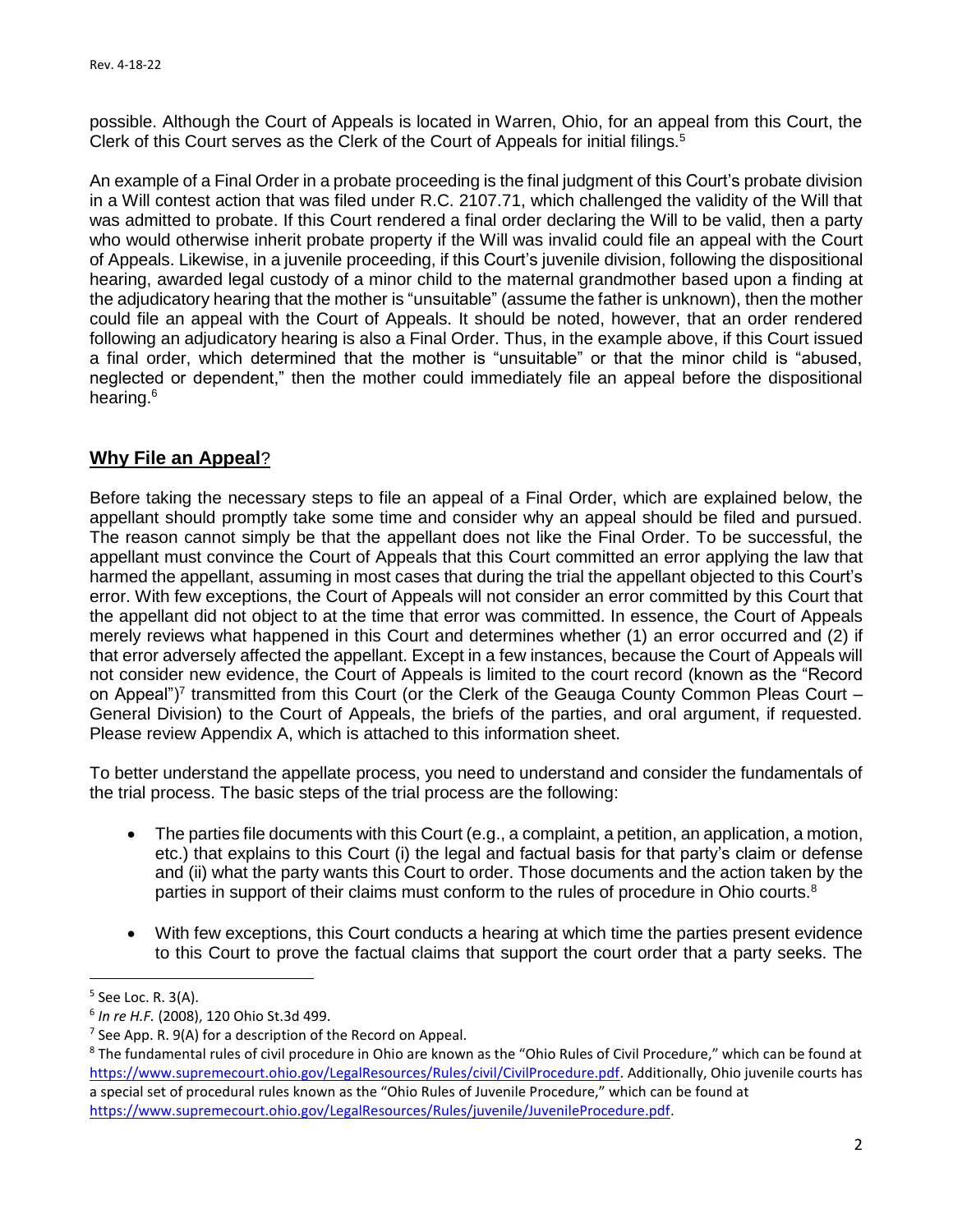evidence may be witness testimony or documents, such as letters, emails, business records, etc. but in each case the evidence must conform to the rules of evidence permitted in Ohio courts.<sup>9</sup> In this Court the hearing is recorded by a video or audio electronic device.

- Assuming there is no jury, which is generally the case in probate and juvenile hearings, at the conclusion of the hearing, the judge (or magistrate) will consider the evidence presented and will determine the relevant facts that are supported by that evidence.
- Following the determination of the relevant facts, the trial judge will apply the law that is applicable to the case and render a decision based upon the relevant facts that are proven by the evidence and the applicable law, and then issue a Final Order.

The appellate process involves a review of the trial process and a determination of whether this Court committed an error applying the law that was prejudicial to the appellant during the trial process. The error could be any of the following:

- This Court permitted a violation of the Ohio Rules of Civil Procedure, which for example could be allowing a complaint or motion that does not comply with those rules.
- This Court allowed material evidence to be submitted that does not comply with the Ohio Rules of Evidence.
- This Court made a finding of a material fact that was not supported by the evidence presented (or rather was against the "manifest weight" of the evidence).
- This Court did not properly apply the law to the facts of the case.

However, with few exceptions, the appellant may not raise any of those issues with the Court of Appeals unless during the trial process the appellant properly and timely objected to the error committed by this Court and this Court overruled or ignored that objection.

Moreover, if the trial was handled by a magistrate, and if the appellant failed to timely object to the magistrate's decision in the manner provided for in Civil Rule 53 of the Ohio Rules of Civil Procedure and this Court's local rules of practice, then the appellant cannot appeal this Court's adoption of the magistrate's decision, other than a claim of "plain error."<sup>10</sup>

#### Appellate Procedure.

- Preliminary Determinations.
	- $\circ$  Basis for Appeal. Before you decide to file an appeal you should decide the basis or reason for the appeal, or rather what exactly are the legal errors committed by this Court that were prejudicial to you. Again, the basis for your appeal cannot simply be that you disagree with the Final Order or that you believe the Final Order is "unfair." Eventually you must file a Brief (described below), which will explain to the Court of Appeals the legal errors committed by this Court. Determining what prejudicial errors were committed

<sup>&</sup>lt;sup>9</sup> The rules of evidence in Ohio are known as the "Ohio Rules of Evidence," which can be found at [https://www.supremecourt.ohio.gov/LegalResources/Rules/evidence/evidence.pdf.](https://www.supremecourt.ohio.gov/LegalResources/Rules/evidence/evidence.pdf)

 $10$  Civ. R. 53(D)(3)(b)(iv). See attached Exhibit A for a discussion of "plain error."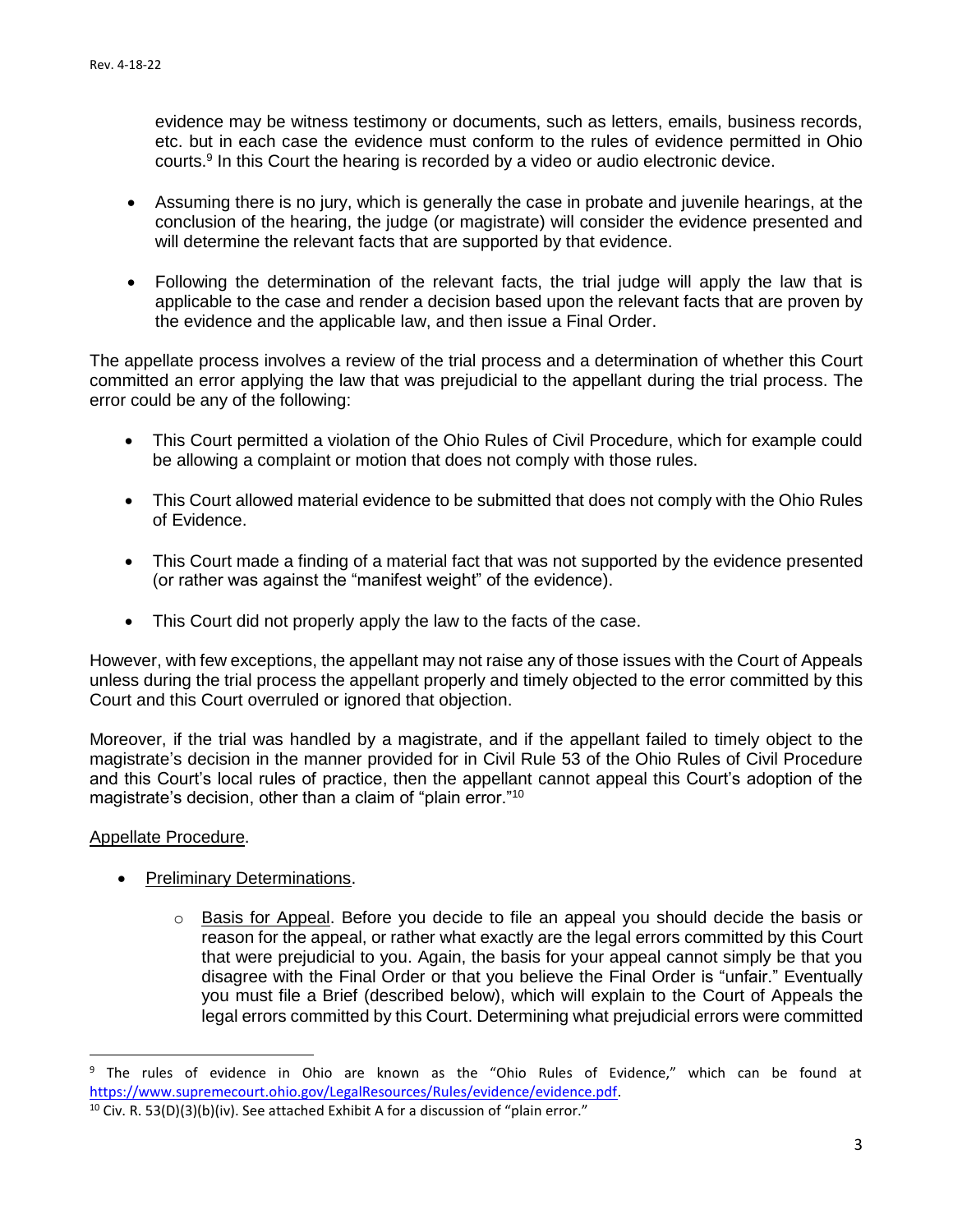by this Court will assist you in deciding whether, and to what extent, you decide to order a Transcript of Proceedings that conforms to the Court of Appeals' requirements.

- $\circ$  The Record on Appeal.<sup>11</sup> Once again, the Court of Appeals does not provide the appellant with a new trial and with few exceptions will not consider new evidence. The Court of Appeals will only review this Court's record of the legal proceedings in this Court to determine whether this Court committed a prejudicial error. The appellant must take the necessary steps to cause this Court's record to be compiled and delivered to the Clerk of the Court of Appeals by the Clerk of this Court, which transmitted record is known as the "Record on Appeal." The Record on Appeal consists of:
	- Original Documents. All papers and exhibits filed in this Court (such as complaints, petitions, answers, motions, affidavits, discovery documents [e.g., interrogatories, depositions, admissions], court orders, judgments, decrees).
	- **Docket.** A certified copy of the docket and journal entries by this Court.
	- The Transcript of Proceedings. Unless a party supplies a court reporter with the Court's consent, all hearings in probate and juvenile divisions of this Court are recorded by a video or audio device.<sup>12</sup> However, the Court of Appeals will not accept a copy of the video or audio tape as the Transcript of Proceedings (explained below).

Upon the filing of a Notice of Appeal (described below) the Clerk of this Court will begin the process of compiling the Record on Appeal. However, that process only involves gathering the original documents and certifying the docket and journal entries. The appellant has the duty to cause the preparation of the Transcript of Proceedings, in a form that is acceptable to the Court of Appeals,<sup>13</sup> if the appellant considers it necessary to include a Transcript of Proceedings in the Record on Appeal.<sup>14</sup> To repeat, the Court of Appeals will not accept a video or audio tape as part of the Record on Appeal. If the appellant decides that the Court of Appeals must consider all or part of the Transcript of Proceedings, then the appellant must cause a court-approved "transcriber" to prepare the Transcript of Proceeding, based upon the video or audio tapes, which must conform to the requirements of the Court of Appeals as set forth in Ohio App. R. 9(B)(6). Regarding a selection and preparation of an acceptable Transcript of Proceedings, consider the following:

- **.** If the appeal is from the juvenile division of this Court, then read and comply with Geauga County Juvenile Local Rule 16. To summarize:
	- $\circ$  Select the court reporting service, arrange for payment of cost (note the special provisions below for an indigent appellant), and prepare and file with the Clerk of this Court the form titled "GC JF 6.0 – Request for Transcript of Video/Audio Recording." You must have court approval of

 $11$  App. R. 9(A).

 $12$  App. R. 9(A)(2) permits a trial court to use a video-recording device to record the legal proceedings during a hearing rather than a stenographic/shorthand court reporter.

<sup>&</sup>lt;sup>13</sup> See App. R. 9(B)(6) for a description of an acceptable format for the Transcript of Proceedings.

 $14$  App. R. 9(B)(1)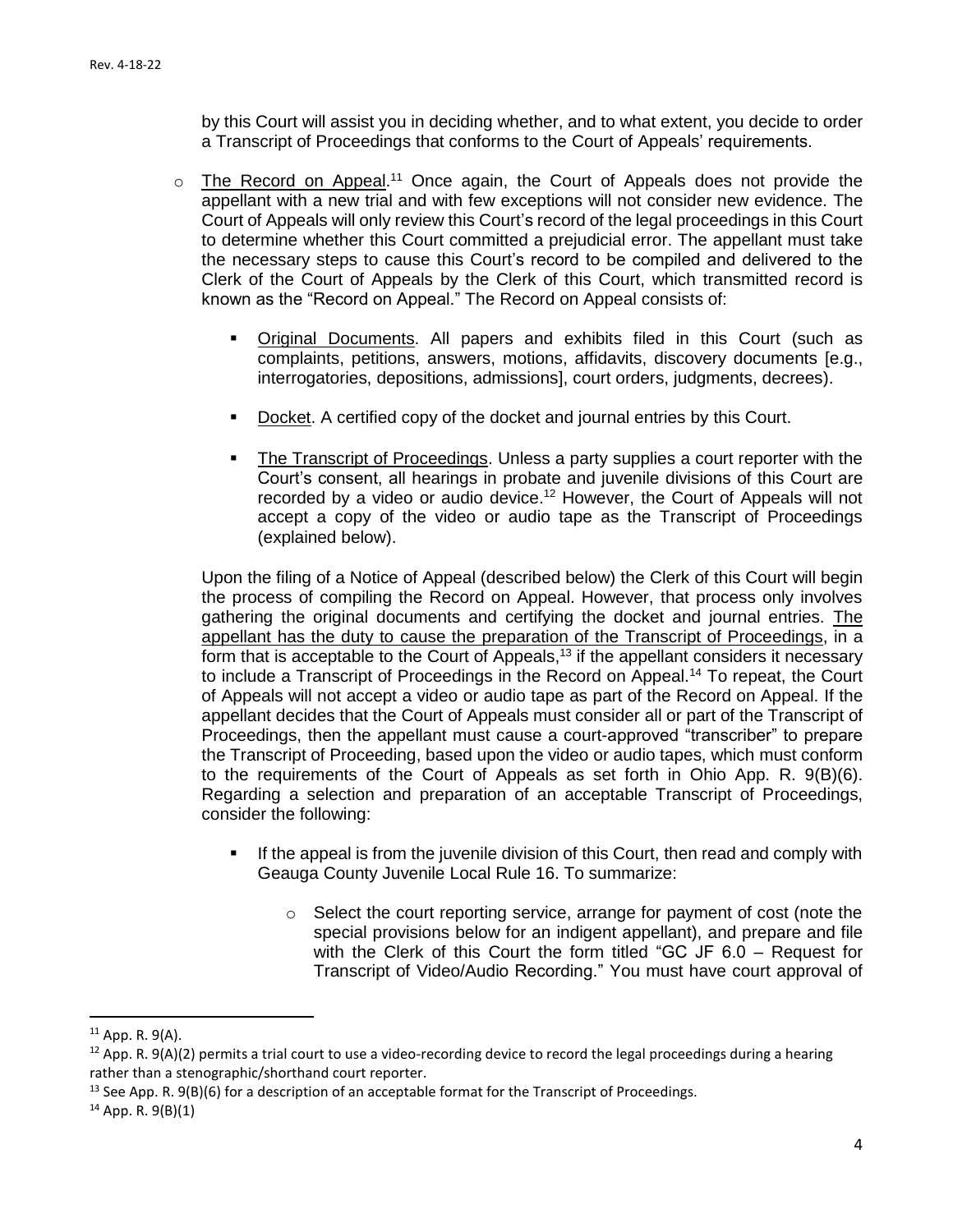the court reporting service. If approved, direct the court reporting service to promptly contact the Clerk of this Court.

- o Deliver a copy of that request form to all parties or their attorneys and provide the Clerk with Proof of Service. For all purposes of this information sheet, Proof of Service for an appeal from the juvenile division means preparing and filing with the Clerk of this Court the form titled "GC JF 3.0 – Proof of Service."
- If the appeal is from the probate division of this Court, then read and comply with Geauga County Probate Local Rule 11.1. To summarize:
	- o Select the court reporting service, arrange for payment of cost (note the special provisions below for an Indigent appellant), and prepare and file with the Clerk the form titled "GC PF 4.32 – for Transcript of Video/Audio Recording." Again, you must have court approval of the court reporter. If approved, direct the court reporting service to promptly contact the Clerk.
	- $\circ$  Deliver a copy of that request form to all parties or their attorneys and provide the Clerk with Proof of Service. For all purposes of this information sheet, Proof of Service for an appeal from the probate division means the form titled "GC PF 62.5 – Proof of Service."
- With Court approval, an indigent appellant may be able to have the county pay the cost of the Transcript of Proceedings after filing the forms titled (i) the Affidavit of Indigency and (ii) "Financial Disclosure Form (ODP 206-R).
- The appellant need not order the entire Transcript of Proceedings. Depending upon what is needed to support the appellant's claim of a trial court error, the appellant may order a portion of the Transcript of Proceedings.
- App. R. 9(D) allows the parties to agree upon a statement of the key facts of the case and file that statement as part of the Record on Appeal rather than an appropriate Transcript of Proceedings.
- **.** If there is no video or audio recording of a hearing (or it is unavailable for transcription), then App. R. 9(C) allows for a statement of evidence to be prepared and filed as part of the Record on Appeal rather than an appropriate Transcript of Proceedings.
- $\circ$  Accelerated Calendar.<sup>15</sup> Determine whether this appeal meets the requirements to be placed on the Accelerated Calendar under Loc. R. 11.1. If so, then you will make the appropriate notation on the Docketing Statement explained below.
- $\circ$  Expedited Appeal<sup>16</sup> If the appeal results from a Final Order by the juvenile division of this Court, then determined whether this appeal meets the requirements of an Expedited Appeal under App. R. 11.2. Certain juvenile cases are given calendar priority over all other cases before the Court of Appeals. If your appeal qualifies as a priority appeal,

<sup>15</sup> App. R. 11.1 and Loc. R. 11.1

<sup>16</sup> App. R. 11.2 and Loc. R. 11.2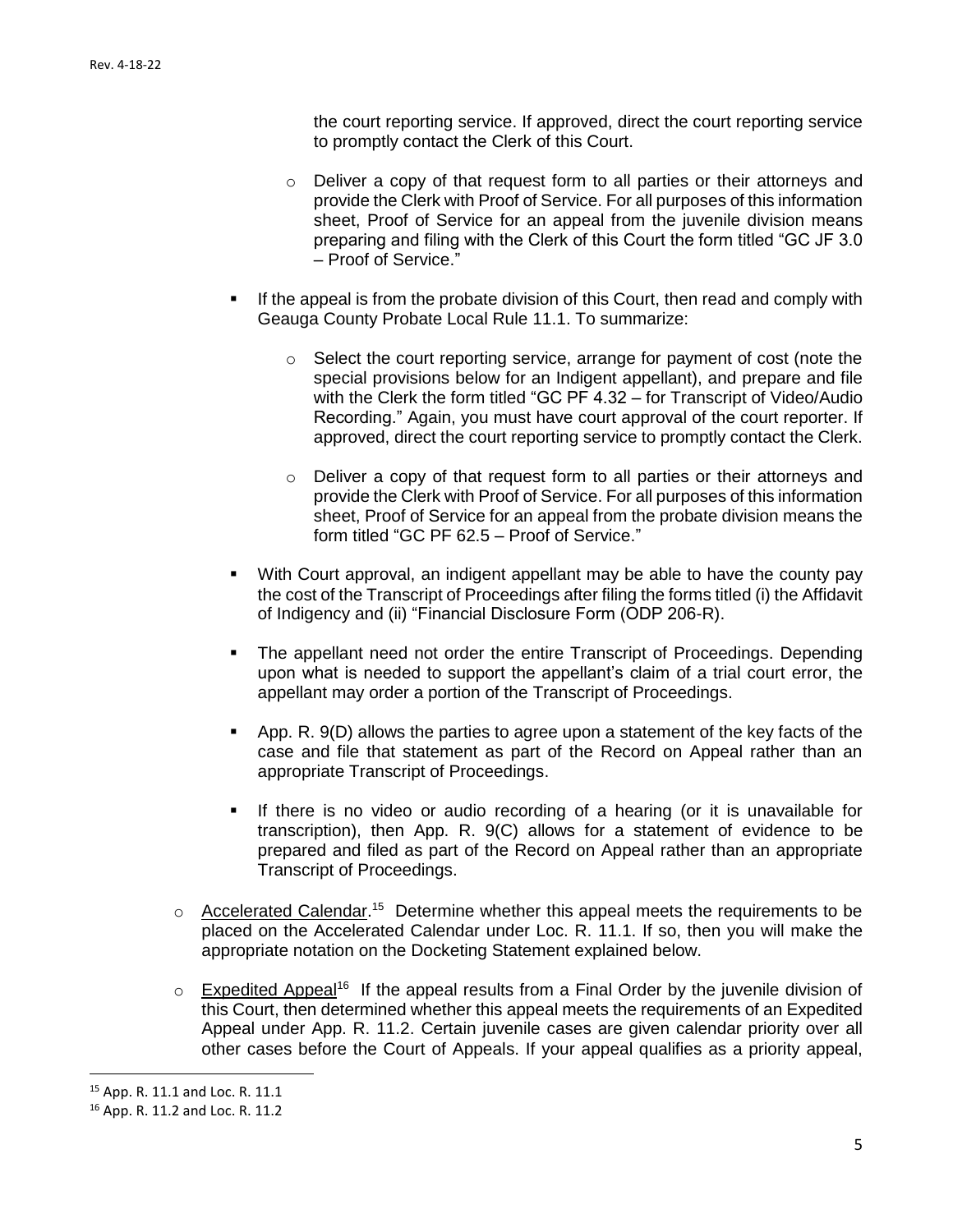then you will make the appropriate notation on the Docketing Statement explained below. If your appeal qualifies as an Expedited Appeal, then the timing of certain actions are accelerated depending upon the nature of the case. At the risk of oversimplification, cases that are given priority over other cases are:

- $\blacksquare$  an appeal of an abortion-related case from a juvenile court;<sup>17</sup>
- adoption and parental rights appeals, including abuse, neglect and dependency cases; <sup>18</sup> and
- certain Prosecutorial appeals regarding minors.<sup>19</sup>
- o Motion to Extend. You should determine whether you require additional time for transmission of the Record on Appeal, including the Transcript of Proceedings, beyond 40 days (20 days if your case is place on the Accelerated Calendar) after filing the Notice of Appeal. An extension not greater than 30 days may granted by this Court or the Court of Appeals. The failure to timely obtain an extension could result in your appeal being dismissed. That process is explained below.
- o Motion to Stay. You should determine whether you want the trial court to delay the execution of its Final Order. For example, if the trial court determined that the mother of minor children is unsuitable and that custody of those children shall be transferred to the father, then if the mother files a Notice of Appeal, the mother could file a Motion to Stay with the Court seeking an order to prevent the change of custody until her appeal is determined by the Court of Appeals. Again, that process is explained below.
- $\circ$  Appointment of Legal Counsel for Indigent. If you are indigent, determine whether you want the Court to appoint legal counsel for you for the appellate process. If so, the prepare and file with the Clerk of this f,"<sup>20</sup> (ii) "Affidavit of Indigency," and (iii) "Financial Disclosure Form (ODP-206R)." Deliver a copy of those forms to all parties, by certified mail, return receipt requested, and provide the Court with Proof of Service.
- o Indigent Rights. Again, as noted above, if you are indigent (essentially as defined by "Financial Disclosure Form (ODP-206R)"), then there are at least three rights that may benefit you if you prepare and file with the Clerk that financial disclosure form together with the forms titled "GC AP 11.2 – Motion of Indigent" and "Affidavit of Indigency."
	- First waiver of court cost deposit
	- Second county will pay the cost of obtaining the Transcript of Proceedings.
	- **•** Third in some case, the appointment of legal counsel.

 $17$  App. R. 11.2(B)

<sup>18</sup> App. R. 11.2(C)

<sup>19</sup> App. R. 11.2(D)

<sup>&</sup>lt;sup>20</sup> This form is available at this Court's Help Center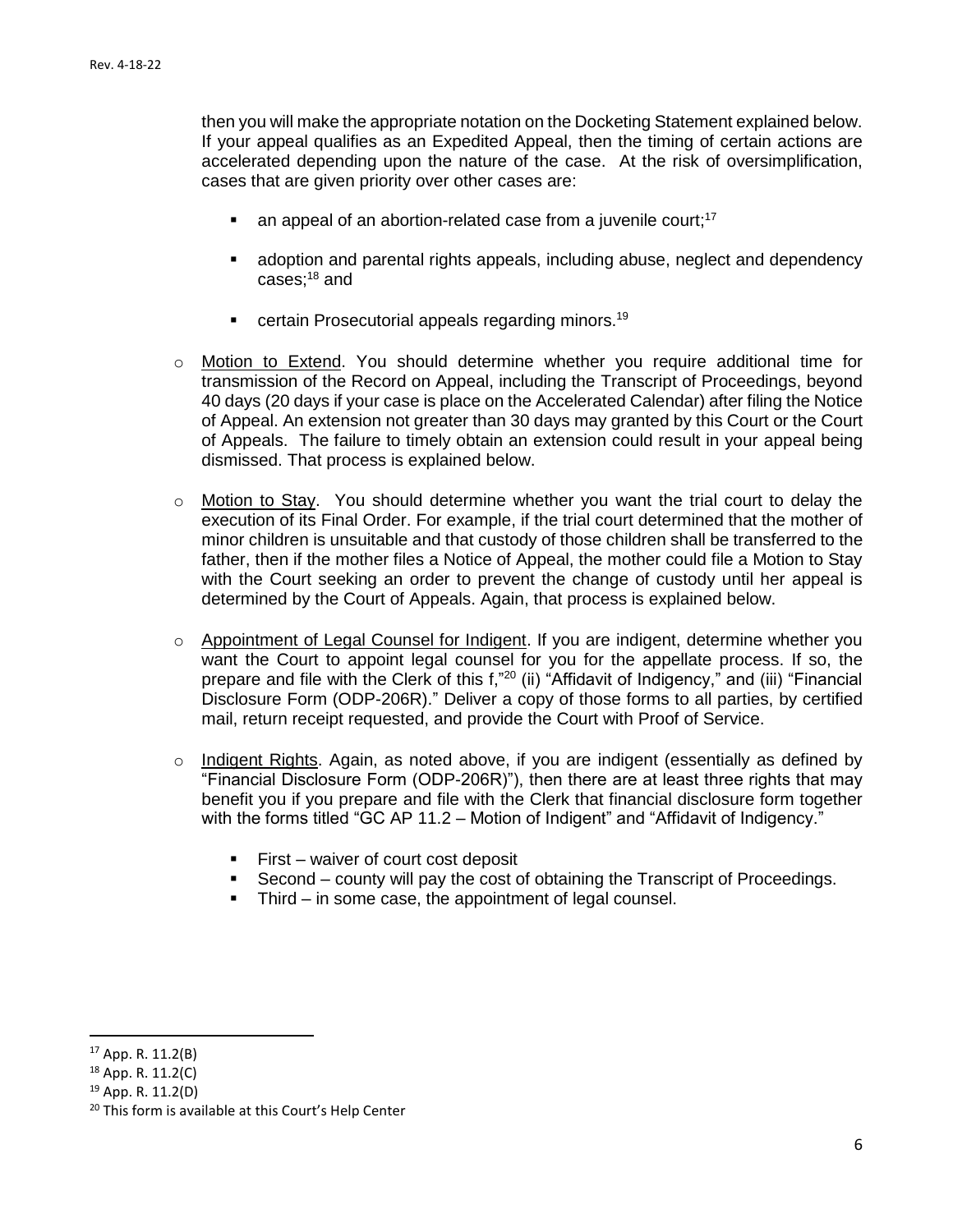### **Initial Filing**.

- Notice of Appeal.
	- $\circ$  Background. If you decide to file an appeal of a Final Order of this Court, then perhaps the most important step is to timely file a "Notice of Appeal," which is known as "perfecting an appeal."<sup>21</sup> The form of the Notice of Appeal used in the Court of Appeals is available on this Court's website. Please note that in the Notice of Appeal:
		- The appellant must describe the Final Order and must attach a copy of the Final Order to the Notice of Appeal.<sup>22</sup>
		- The appellant must indicate whether a complete Transcript of Proceedings has been ordered from a court-approved transcriber, or whether:
		- o a partial Transcript of Proceedings is ordered;
		- $\circ$  a "statement" will be prepared pursuant to Ohio App. R. 9(C) or (D); or
		- o no Transcript of Proceedings is ordered.
	- $\circ$  Timing. Pursuant to Ohio App. R. 4(A), generally the appellant must file the Notice of Appeal no later than 30 days after the effective date of the Final Order, which is the date that the Clerk of this Court enters the Final Order in the Court's journal.<sup>23</sup> If the appellant fails to timely file the Notice of Appeal, then the right of appeal is forfeited.
	- o Where.
		- **•** First, the appellant shall prepare and file the form titled "Notice of Appeal" with the Clerk of this Court, located at 231 Main Street, 2<sup>nd</sup> Floor, Chardon, Ohio 44024.<sup>24</sup> The appellant must file with the Clerk of this Court sufficient copies of the Notice of Appeal so that the Clerk of the Court of Appeals can serve a copy of the Notice of Appeal upon all parties (including the appellant) and deliver a copy to the Court of Appeals. After filing the Notice of Appeal (and sufficient copies) the Clerk will deliver to the appellant a time-stamped copy of the Notice of Appeal.
		- Second, together with the Notice of Appeal, the appellant shall prepare and file the form titled "Instructions for Service of Notice of Appeal."
			- o **Note**: As described below, together with the Notice of Appeal and the Instructions for Service of Notice of Appeal, the appellant will also prepare

 $21$  R.C. 2505.04 provides that "An appeal is perfected when a written notice of appeal is filed, in the case of an appeal of a final order, judgment, or decree of a court, in accordance with the Rules of Appellate Procedure or the Rules of Practice of the Supreme Court, . . ." The requirement for filing a Notice of Appeal is set forth in App. R. 3(A) and Loc. R. 3(a)  $22$  Loc. R. 3(D)(2)

<sup>&</sup>lt;sup>23</sup> See App. R.  $4(D)$  and Civ. R. 58(A).

<sup>24</sup> App. R. 3(A)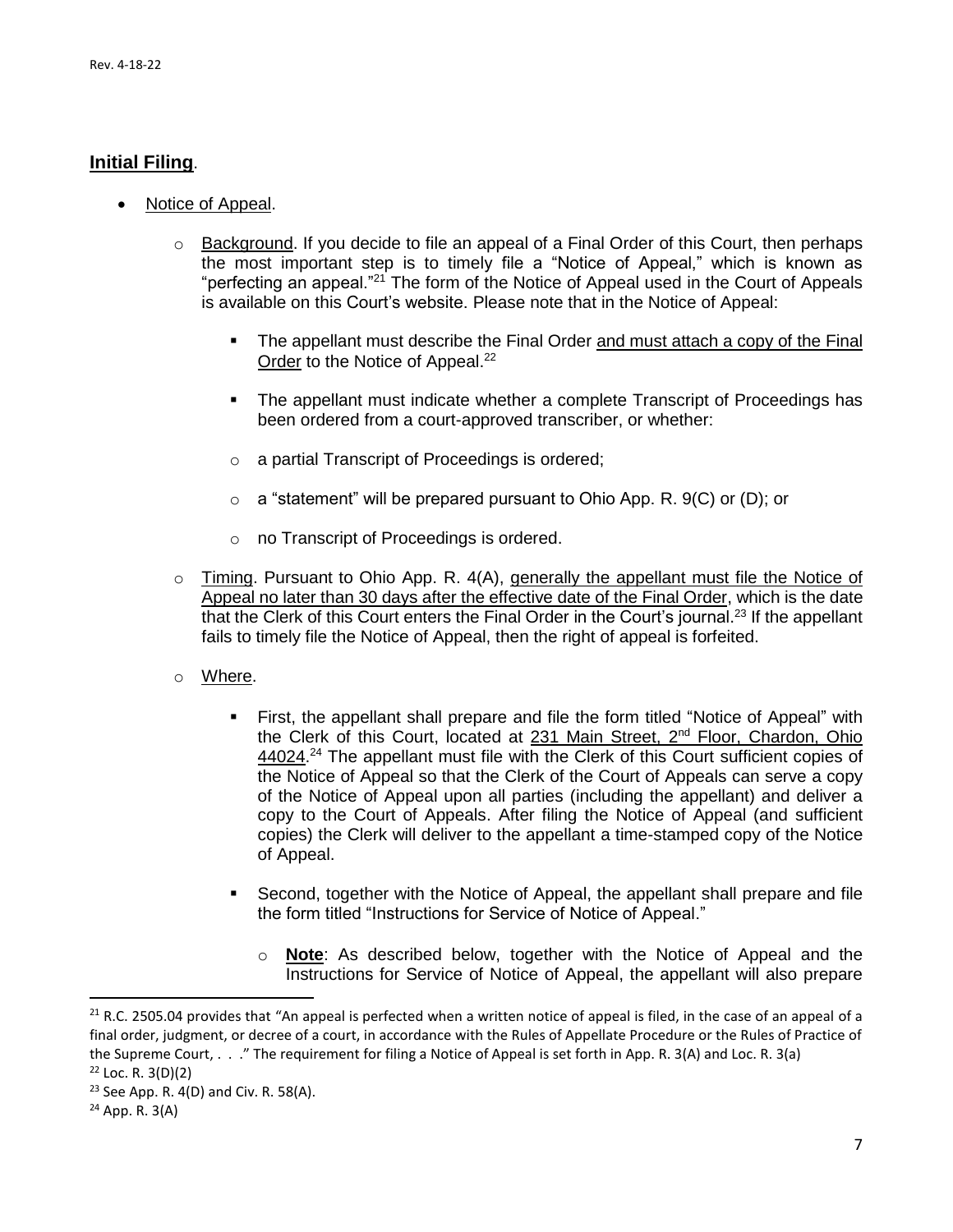and file a Docketing Statement (described below), and if required, an App. R. 9(B)(5) Statement (described below).

- Filing Fees. The appellant must pay to the Clerk of this Court a court cost deposit as follow:
	- $\circ$  \$38.00 which is the court cost deposit for this Court, and
	- $\circ$  \$220.00 which is the court cost deposit for (i) the Common Pleas Court, Geauga County, General Division and (ii) the Court of Appeals.

**Note**: As noted above, if the appellant is indigent, this Court or the Court of Appeals may waive payment of the court cost deposit. An indigent appellant may prepare and file together with the Notice of Appeal the forms titled (i) "Indigency Motion (GC AP 11.2)," (ii) "Affidavit of Indigency," and (iii) "Financial Disclosure Form (ODP 206-R)."

- o Statement of Partial Transcript of Proceedings. If a complete Transcript of Proceedings is not to be included in the Record on Appeal, then the appellant shall file, together with the Notice of Appeal, the form titled "GC AP 9.0 - App. R. 9(B)(5) Statement" (which is available on the Court's website), as follows:
	- (a) If the proceedings were recorded by a stenographic/shorthand reporter, then the statement shall list the assignments of error the appellant intends to present on the appeal and shall either describe the parts of the Transcript of Proceedings that the appellant intends to include in the record or shall indicate that the appellant believes that no Transcript of Proceedings is necessary.
	- (b) If the proceedings were not recorded by any means, or if the proceedings were recorded by non-stenographic means but the recording is no longer available for transcription, or if the stenographic record has become unavailable, then the form titled "GC AP 9.0 - App. R. 9(B)(5) Statement" shall list the assignments of error the appellant intends to present on appeal and shall indicate that a statement under App. R.  $9(C)$  or  $9(D)$  will be submitted.<sup>25</sup>

The appellant shall file the form titled "GC AP 9.0 - App. R. 9(B)(5) Statement," together with the Notice of Appeal as described above and deliver the App. R. 9(B)(5) Statement to the appellee (or legal counsel) by mail or personally.

The form title "GC AP 9.0 - App. R. 9(B)(5) Statement" shall be filed, together with the Notice of Appeal, the Instructions for Service of Notice of Appeal, and the Docketing Statement, in the same manner described above for the filling of the Notice of Appeal.

• Docketing Statement.<sup>26</sup> Since the Court of Appeals has adopted an Accelerated Calendar as permitted by App. R. 11.1, then together with the Notice of Appeal and the Instructions for Service of Notice of Appeal, the appellant must prepare and file with the Clerk of this Court the form titled "Docketing Statement," which is available on the Court's website, together with

 $25$  App. R. 9(B)(5)

<sup>26</sup> App. R. 3(G)(1) and Loc. R. 11.1(A)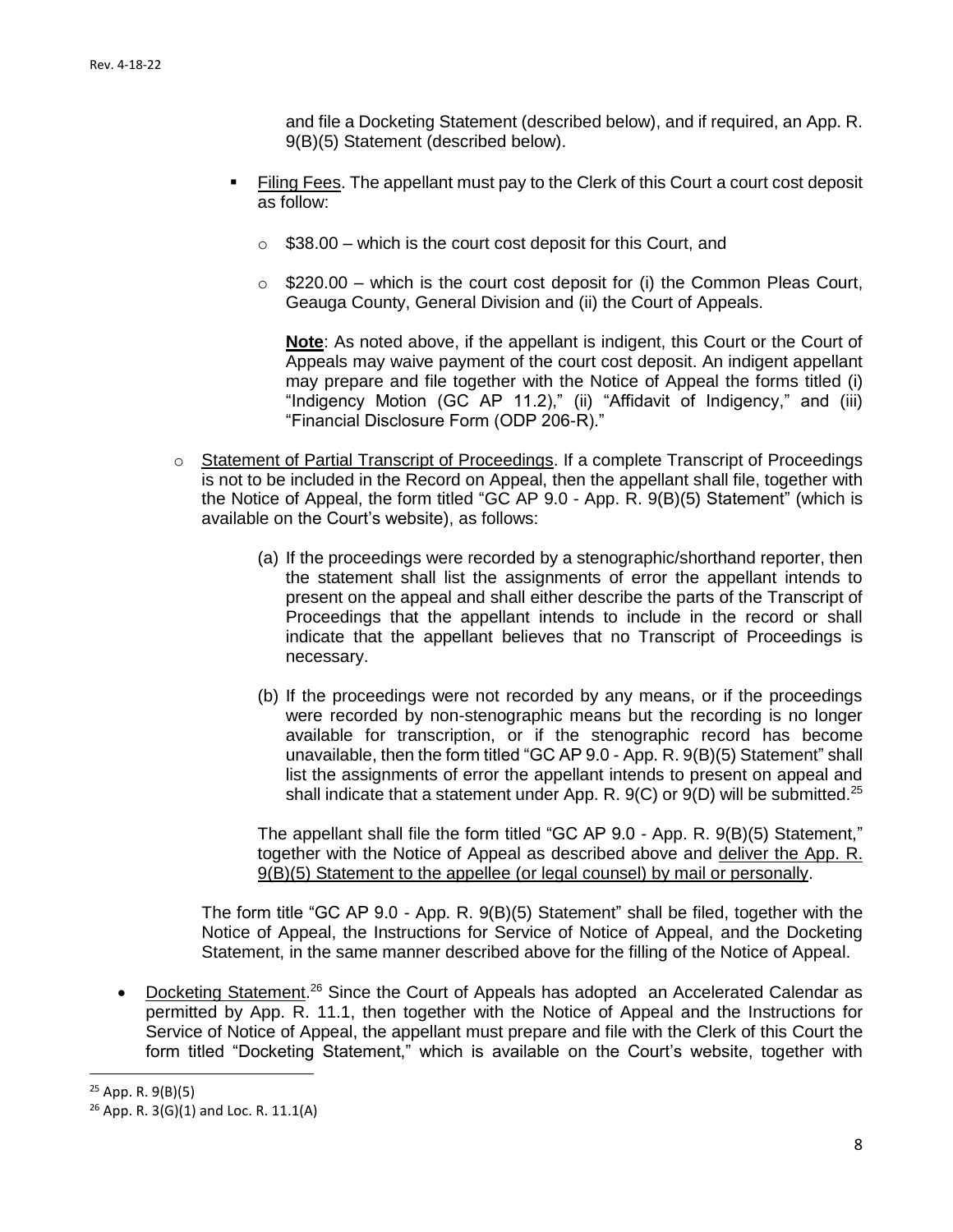sufficient copies of the Docketing Statement so that the Clerk of the Court of Appeals can serve a copy of the Docketing Statement upon all parties (including the appellant) and deliver a copy to the Court of Appeals. After filing the Docketing Statement (and sufficient copies) the Clerk of the Court of Appeals will deliver to the appellant a time-stamped copy of the Docketing Statement. In preparing the Docketing Statement, the appellant should consider the following:

- The primary purpose is to notify the Court of Appeals that the appellant is willing to allow the appeal to be placed upon the Court of Appeals' regular calendar, or whether to have the Court of Appeals place the appeal on the Accelerated Calendar, thus minimizing delay and unnecessary expense to obtain a decision from the Court of Appeals.<sup>27</sup>
	- $\circ$  Only certain matters may be placed upon the Accelerated Calendar, which are defined in Ohio App. R. 3(G) and Loc. R. 11.1. With a few exceptions, Final Orders issued in the probate division or juvenile division will not qualify for the accelerated calendar, and thus the appellant would indicate on the Docketing Statement that the appeal should be assigned to the regular calendar. Those few exceptions that could be placed on the Accelerated Calendar include:
		- o No Transcript of the Proceedings is required;
		- o If only a partial Transcript of Proceedings is requested, the preparation time will not be a source of delay;
		- o The parties will submit an agreed statement as permitted by Ohio App. R. 9(C) or (D) rather than a Transcript of Proceedings; or
		- o All parties agree to the accelerated calendar.
	- **E** As noted above, in certain juvenile matters, the appeal may qualify for an Expedited Appeal, pursuant to App. R. 11.2 and Local R. 11.2 regarding:
		- $\circ$  Abortion pursuant to R.C. 2151.85, 2505.073, and 2919.121;<sup>28</sup>
		- o granting or denying an adoption, or granting or permanent termination of parental rights; or
		- $\circ$  certain prosecutions of a minor.<sup>29</sup>
	- Note that the appellant must describe on the Docketing Statement
		- o the case (cause of action) that is being appealed;
		- $\circ$  the probable issue for review (or rather the prejudicial error committed by this Court); and
		- o whether a Final Order is being appealed

<sup>&</sup>lt;sup>27</sup> App. R. 11.1(A) – second paragraph.

<sup>&</sup>lt;sup>28</sup> If the appeal results from an order regarding abortion of a minor, then read the juvenile information sheet titled "Minor Abortion – Non-parental Consent."

<sup>29</sup> App. R. 11.1(D)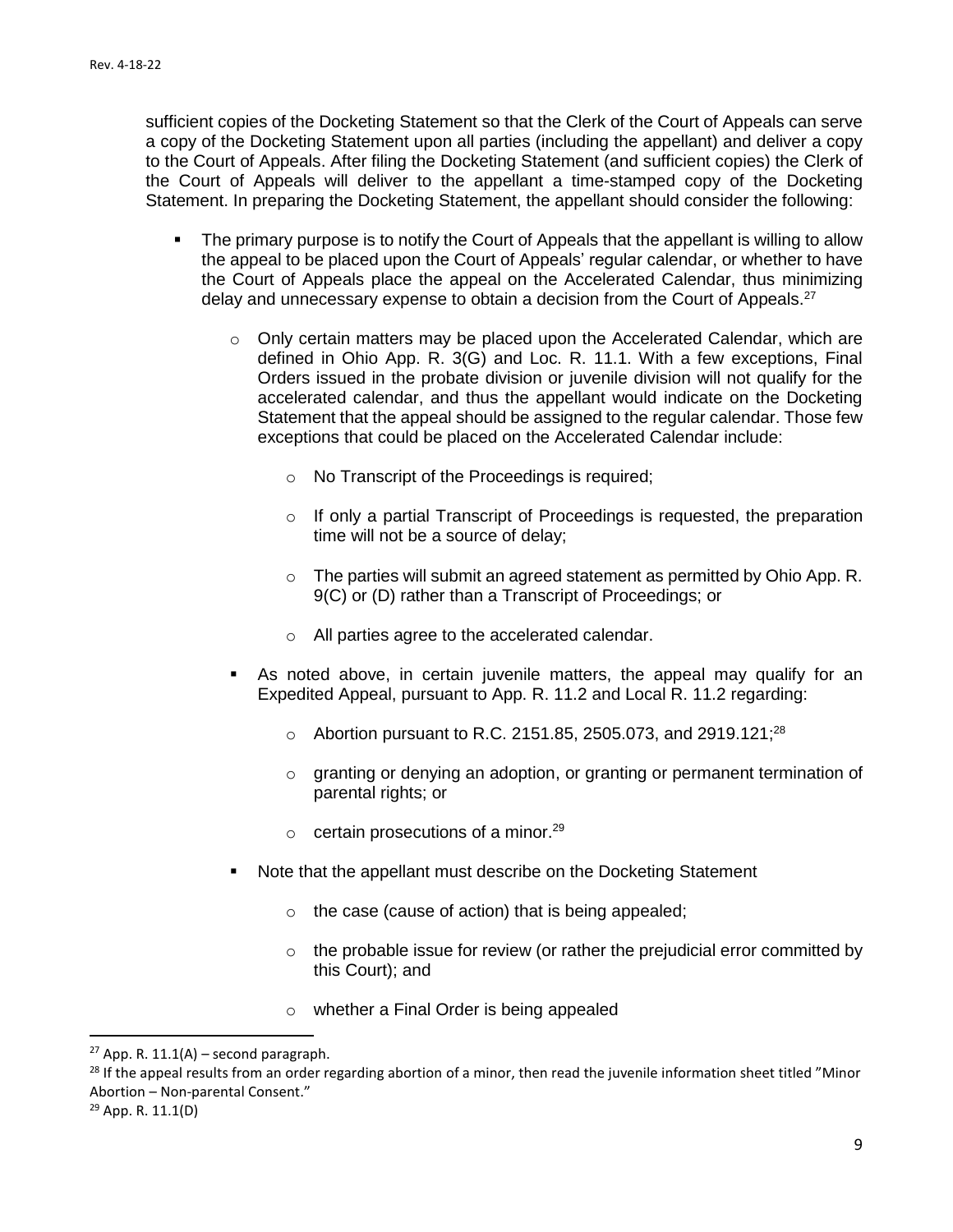#### • Request for Transcript.

- $\circ$  If the appellant indicates in the Notice of Appeal that the appellant will order a full or partial Transcript of Proceedings, then as noted above the appellant shall make reasonable arrangements for the preparation of the Transcript of Proceedings by promptly preparing and filing the form titled (i) "GC JF 6.0 – Request for Transcription" if the appeal arises from a juvenile matter or (ii) "GC PF 4.32 – Request for Transcription" if the appeal arises from a probate matter, which forms are available on the Court's website.
- o The appellant should consider the following steps:
	- **■** If the appeal arises from a (i) juvenile matter, then review Geauga County Juvenile Local Rule 16, or (ii) probate matter, then review Geauga County Probate Local Rule 11.1.
	- Unless the Court or the Court of Appeals grants an extension of time (discussed below) the Clerk of this Court must deliver to the Court of Appeals the Transcript of Proceedings, as part of the Record on Appeal, no later than 40 days (20 days if on the Accelerated Calendar) after filing the Notice of Appeal. It is the appellant's duty to cause the Transcript of Proceedings to be timely and properly prepared, in accordance with App. R. 9 to enable the Clerk of this Court to timely deliver the Record on Appeal to the Court of Appeals.
	- Extension of Time. If the appellant determines that the Clerk of this Court is unable to timely deliver the Record on Appeal to the Court of Appeals (i.e., no later than 40 days after filing the Notice of Appeal or 20 days if the appeal is on the Accelerated Calendar), then App. R. 10 and Loc. R. 10 allows this Court to grant the appellant a 30-day extension to file the Record on Appeal, including the Transcript of Proceedings. To obtain such extension, the appellant should consider preparing and filing the forms titled (i) GC AP 11.0 – Motion to Extend Filing of the Record – Trial Court with the Court, or GC AP 11.1 – Motion to Extend Filing of the Record – Court of Appeals, as appropriate under App. R. 10 and Loc. R. 10.<sup>30</sup> Moreover, you must prepare and attached to that motion an affidavit that sets forth the facts showing good cause for the extension.<sup>31</sup>
	- $\circ$  App. R. 11.2 Appeals.<sup>32</sup> Only the Court of Appeals can grant an order to extend the time period for filing the Record on Appeal if the appeal is a juvenile case that is defined by App. R. 11.2.
	- Accelerated Calendar. Again, as permitted by App. R. 11.1, the Court of Appeals has adopted an Accelerated Calendar, as more fully described in Loc. R. 11.1. If, in the Docketing Statement (see below), the appellant elects to have the appeal assigned to the Court of Appeals' Accelerated Calendar and if the Court of Appeals grants the request, then the time period for filing the Record on Appeal,

<sup>&</sup>lt;sup>30</sup> Those motions are available at the Court's Help Center.

 $31$  Loc. R. 10(B)

 $32$  Loc. R.  $10(A)$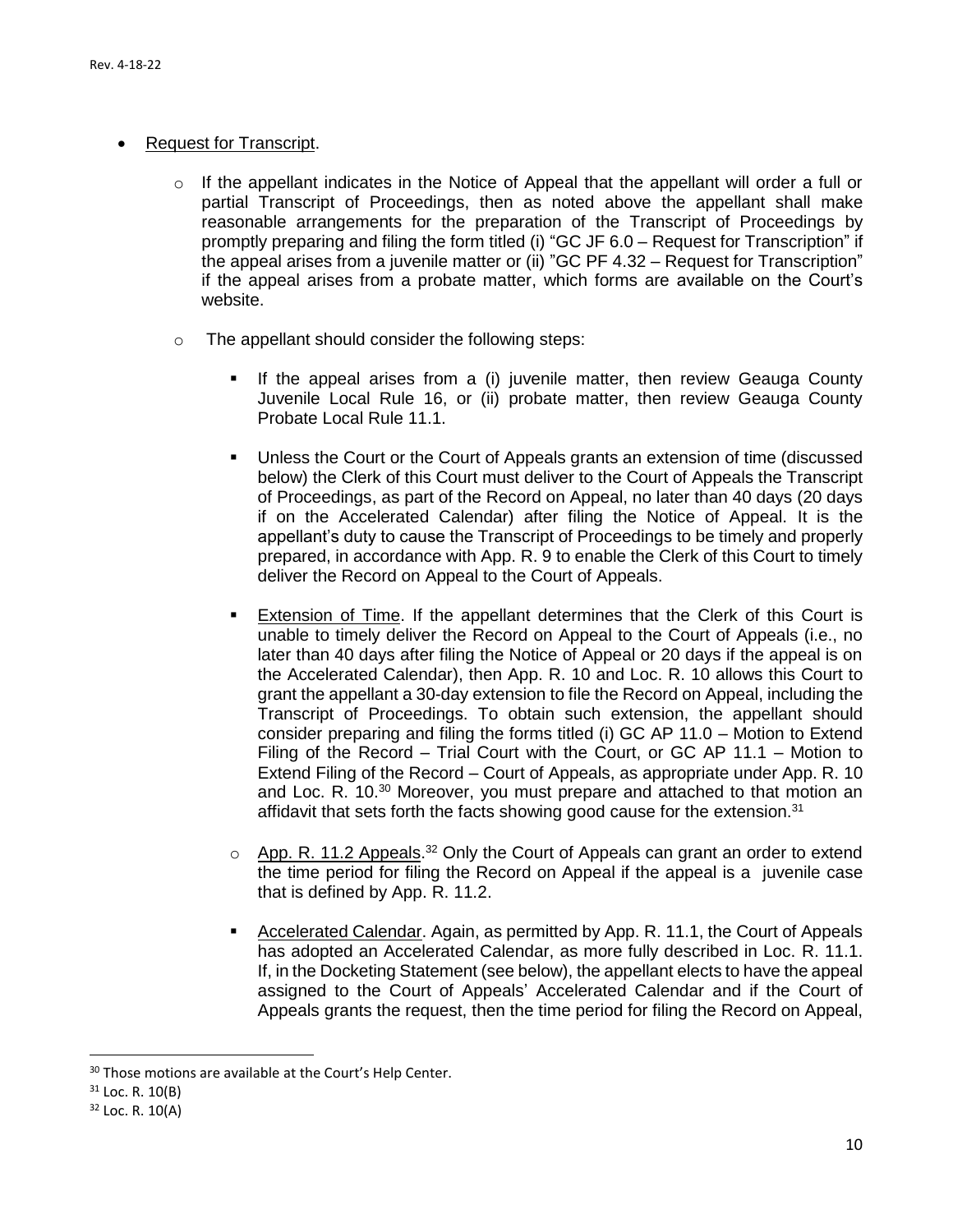including the Transcript of Proceedings is reduced from 40 days to 20 days following the filing of the Notice of Appeal.

- $\circ$  Removal from Accelerated Calendar.<sup>33</sup> If the Court of Appeals places an appeal on the Accelerated Calendar, and if a party objects, then that party must file a motion to remove the appeal from the Accelerated Calendar no later than 10 days after the time-stamped notice, which placed the appeal on the Accelerated Calendar.
- Motion for Stay. App. R. 7 and Loc. R. 7 provide you with a method to delay the execution of the Final Order pending the outcome of your appeal to the Court of Appeals. Generally, the Motion for Stay should be filed in this Court. If you decide to file the Motion to Stay with this Court, then you should consider preparing and filing the form titled "GC AP 10.0 – Motion to Stay – Trial Court." If you decide to file the Motion to Stay with the Court of Appeals, then you should consider preparing and filing the form titled "GC AP 10.1 – Motion to Stay – Court of Appeals."<sup>34</sup> A careful review of App. R. 7 and Loc. R. 7 will assist you in deciding where to file the Motion to Stay. You must deliver of copy of the appropriate motion upon all parties by certified mail, return receipt requested, and provide the Clerk of this Court with Proof of Service.<sup>35</sup>
	- o Memorandum in Support.<sup>36</sup> You must prepare and attach to your Motion to Stay a memorandum that discusses the relevant factors concerning whether (1) the stay order should be granted and (2) the posting of a supersedeas bond should be posted. Moreover, if the Motion to Stay is filed with the Court of Appeals, then you must attach a copy of Court's judgment where the Court granted or refused to grant a stay order.
	- $\circ$  Exigent Circumstances.<sup>37</sup> If there are "exigent circumstances" that require an immediate court order to stay the execution of the Final Order, then this Court, without a hearing (i.e., "ex parte"), may grant a temporary stay, until a hearing on the matter can be held if the appellant can demonstrate (typically by affidavit) to the Court that exigent circumstances exist, which warrant the temporary stay order.
	- o Juvenile Matters.<sup>38</sup> If the Final Order concerns a dependent, neglected, unruly, or delinquent child, then the Court will not stay the Final Order without a showing that suitable provisions have been made for the maintenance, care, and custody of that child.
	- $\circ$  Response to Stay Order.<sup>39</sup> If the other party filed a Motion to Stay, and you wish to respond to that motion, then you must file your response within seven days after that motion was filed.

 $\overline{a}$ 

 $39$  Loc. R. 7(D)

<sup>33</sup> Loc. R. 11.1(C)

<sup>&</sup>lt;sup>34</sup> Those motions are available at the Court's Help Center.

 $35$  Loc. R. 7(A)(1)

 $36$  Loc. R. 7(C)

 $37$  Loc. R. 7(A)(2)

<sup>38</sup> App. R. 7(C)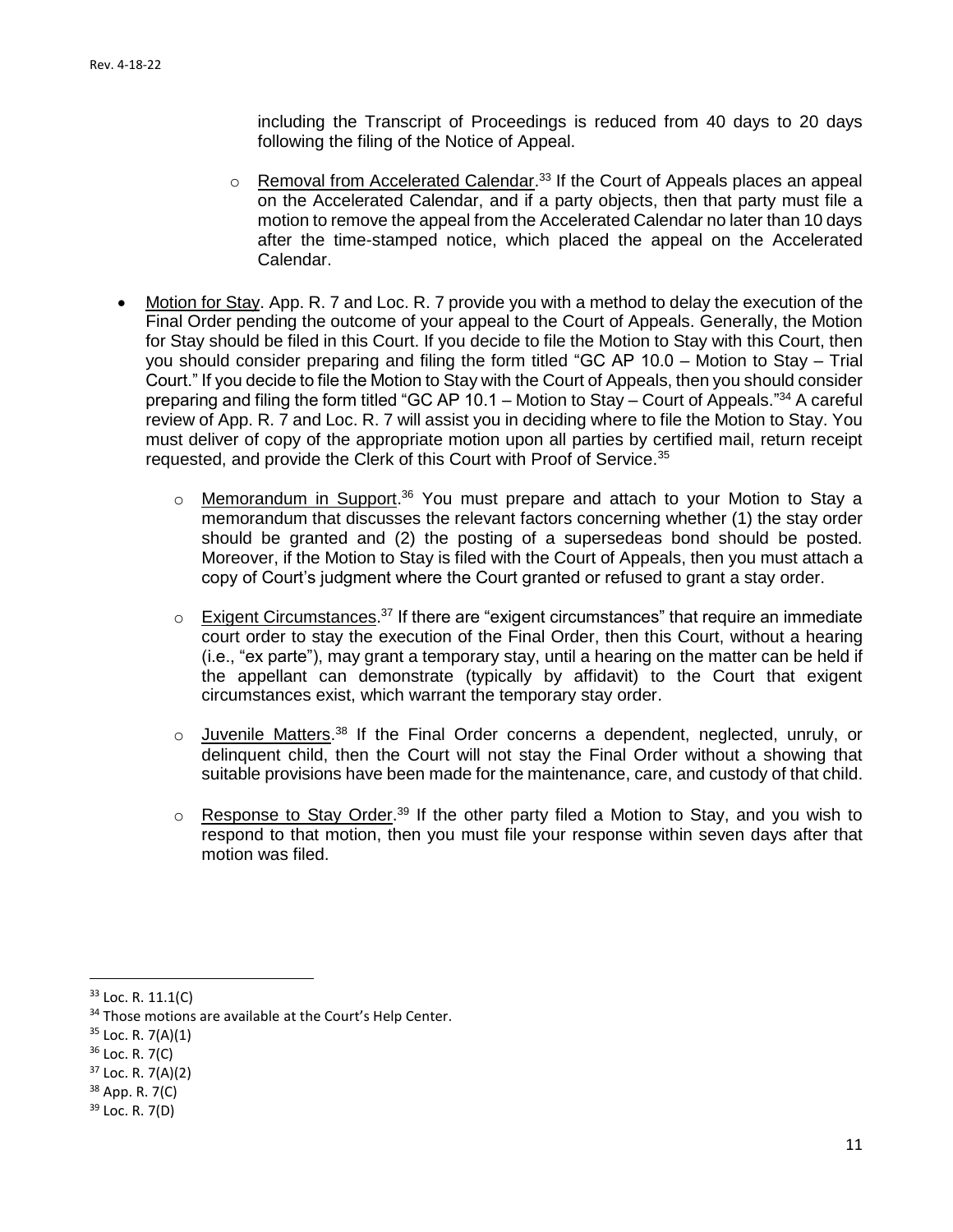## **Actions by the Appellee**.

If another party (the "Appellant") has filed a Notice of Appeal, then there may be certain actions that you (the "Appellee") should consider, which include the following:

- o If you are satisfied with the Final Order, there is no need to file any Notice of Appeal (known as a cross appeal).<sup>40</sup> However, if you also want to appeal the Final Order to any extent, then you too should prepare and file a Notice of Appeal, Instructions for Service of Notice of Appeal, and a Docketing Statement with the Clerk of this Court in the same manner as required of the appellant and explained above.<sup>41</sup> The "cross" Notice of Appeal must be filed within 30 days after the Final Order or within 10 days after the filing of the initial Notice of Appeal. $42$
- $\circ$  If you receive a statement from the appellant that the Record on Appeal will not include the entire Transcript of Proceedings, and if you believe that a Transcript of Proceedings or other parts of the proceedings necessary, then, within 10 days after the service of that statement of the appellant, you should file and serve on the appellant a designation of additional parts to be included. The Clerk of this Court shall forward a copy of that designation to the Clerk of the Court of Appeals. If the appellant refuses or fails, within 10 days after service on the appellant of appellee's designation, to order a transcription of the additional parts, then within five days thereafter, you must either: (1) order the parts in writing from the reporter or (2) apply to the Court of Appeals for an order requiring the appellant to do so. At the time of ordering, the party ordering the Transcript of Proceedings shall arrange for the payment to the transcriber of the cost of the Transcript of Proceedings.<sup>43</sup>
- $\circ$  If the appellant fails to timely make reasonable arrangements to transmit the Record on Appeal, then you may file a motion in the Court of Appeals to dismiss the appeal. That motion must be supported by a certificate of the Clerk of this Court showing the date and substance of the Final Order from which the appeal was taken, the date on which the Notice of Appeal was filed, the expiration date of any order extending the time for transmitting the Record on Appeal, and proof of service. The appellant may respond within 10 days of such service.<sup>44</sup>

## **Preparation and Filing the Brief**.

Perhaps the most challenging aspect of the appellate process is preparing an effective Brief, especially without the assistance of an experienced attorney. A Brief is a written document that explains to the Court of Appeals the prejudicial errors made by this Court and what you want the Court of Appeals to do for you. The challenge is that the Brief must be written in a manner that conforms to the detailed requirements set forth in Ohio App. R. 16 and Loc. R. 16. The failure to do so can result in your appeal being dismissed.

 $40$  App. R.  $3(C)(2)$ 

 $41$  App. R. 3(C)(1)

 $42$  App. R.  $4(B)$ 

<sup>43</sup> App. R. 9(B)(5)

<sup>44</sup> App. R. 11(C)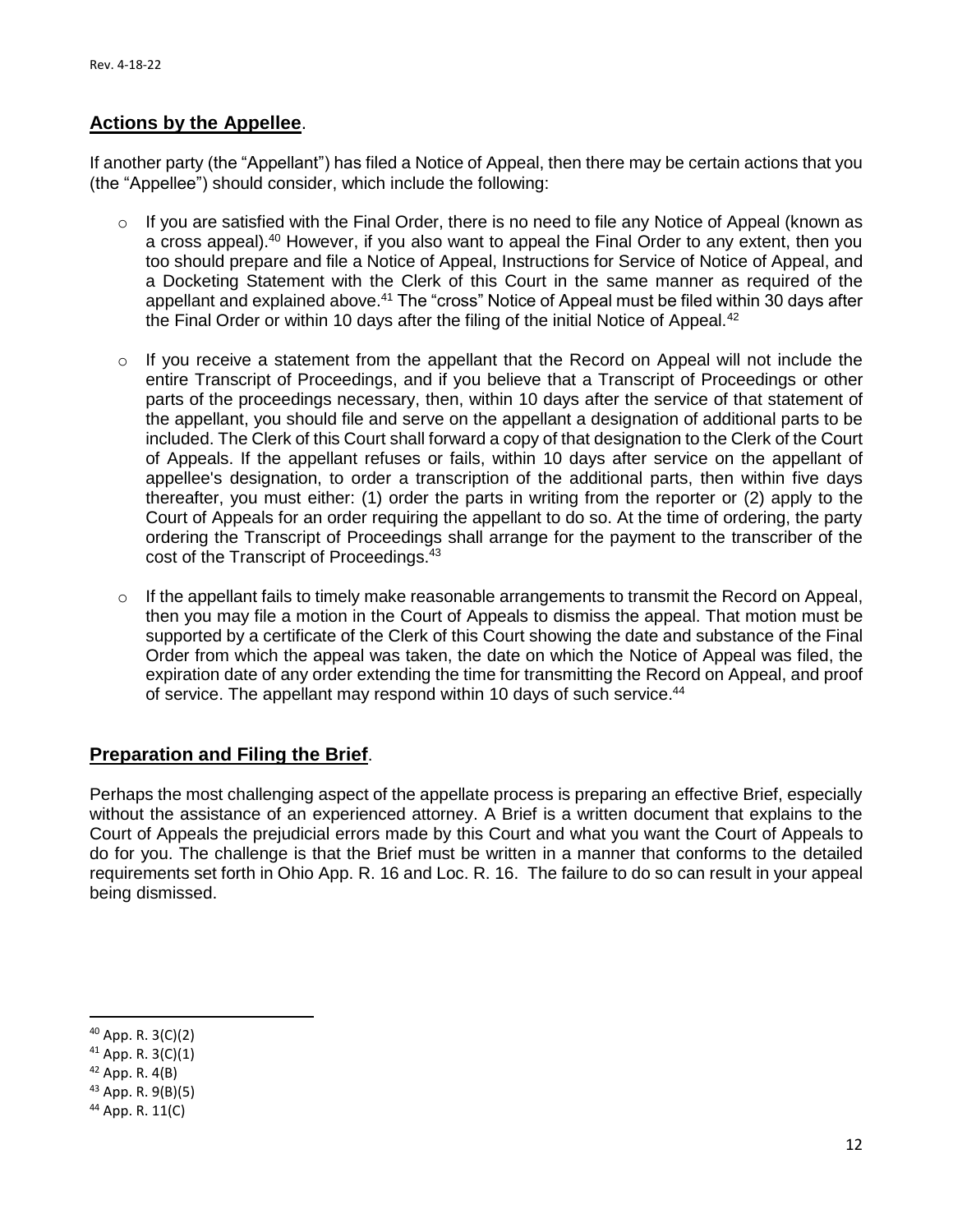#### o Timing and Filing.

- Regular Calendar. If the appeal is placed on the regular calendar, then as required by Ohio App. R. 11(B), when the Record on Appeal is received and docketed by the Clerk of the Court of Appeals, the Clerk will deliver a notice to all parties as to the date that the Record on Appeal is filed. That notice and the filing date are critical because, pursuant to Ohio App. R. 18(A) (and except of provided in Ohio App. R. 14(C)), the appellant must file with the Clerk of Court of Appeals and serve upon all parties, the appellant's Brief within 20 days after the date of filing the Record on Appeal. Then, the appellee must file with the Court of Appeals, and serve upon all parties, the appellee's Brief within 20 days after receiving appellant's Brief. Finally, the appellant may file and serve a reply Brief to the appellee's Brief within 10 days after receipt of appellee's Brief.<sup>45</sup> The appellant and the appellee shall file their Brief with the Clerk of Courts for the Court of Common Pleas, Geauga County, which office is located on the 3<sup>rd</sup> Floor of the Courthouse, 100 Short Ct. St., Chardon, Ohio 44024.
- Accelerated Calendar. If the appeal is placed on the Accelerated Calendar, then please review Ohio App. R. 11.1 (A) and Loc. R. 11.1. Essentially, the timing for filing is reduced from 20 days to 15 days for both appellant's Brief and appellee's Brief, and no reply Brief is permitted.
- **EXECT** Dismissal. Pursuant Ohio App. R. 18(C), the Court of Appeals may dismiss the appeal if the appellant's Brief is not timely filed and may disallow the appellee from attending the oral argument if appellee's Brief is not timely filed.
- Copies. A party must file four copies of the Brief with the Clerk of the Court of Appeals.<sup>46</sup>
- o Format. The format for preparing a Brief is set forth in detail in Ohio App. R. 16 and Loc. R. 16. You must review both of those rules carefully. The Help Center recommends that you review a sample brief, which is on the Court of Appeals' website at: <http://www.11thcourt.co.trumbull.oh.us/pdfs/Brief%20Website.pdf. 47

Fundamentally, the purpose of the Brief is to inform the Court of Appeals of (1) the prejudicial errors committed by this Court, (2) a description of the case that was presented to this Court, (3) the relevant facts as set forth in the Record on Appeal, (4) the legal analysis and explanation of the prejudicial errors that this Court committed, including a description of the applicable legal authorities, and (5) a description of what the party wants the Court of Appeals to do.

At the risk of oversimplifying the requirements, the structure of the Brief is the following:

- Table of Contents, including page references;
- A Table of Cases, that lists all of the applicable case law, statutes, and other legal authorities that support the appellant's/appellee's argument;
- A statement of each "assignment of error" and a statement of the "issue presented" for each "assignment of error;"

<sup>45</sup> See App. R. 18(A) and Loc. R. 16

<sup>46</sup> App. R. 18(B)

<sup>47</sup> The sample brief can also be found at [<http://www.11thcourt.co.trumbull.oh.us/pdfs/Brief%20Website.pdf>](http://www.11thcourt.co.trumbull.oh.us/pdfs/Brief%20Website.pdf).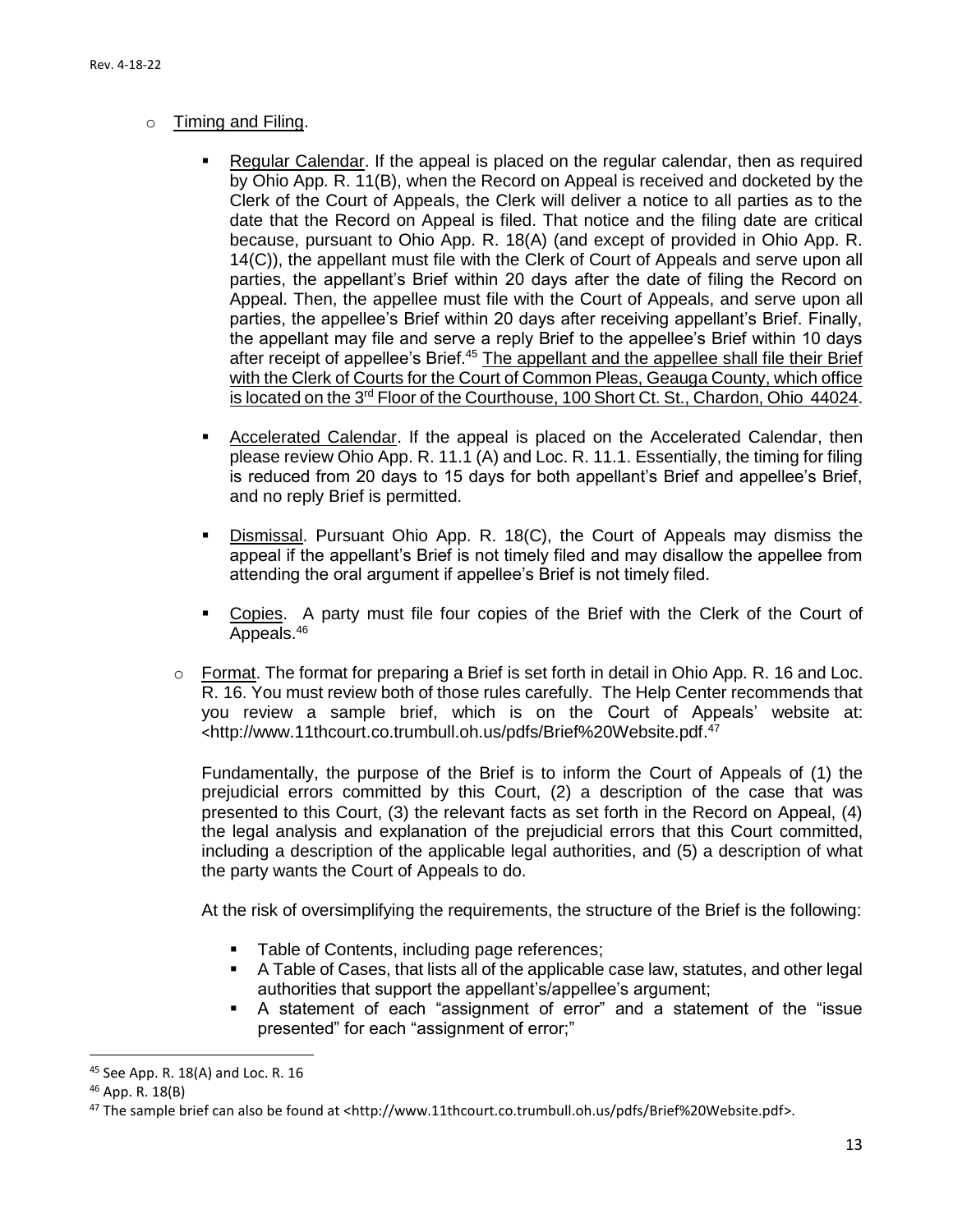- A Statement of the Case, which describes the nature of the case that was presented to this Court;
- A Statement of the Facts that are relevant to each "assignment of error;"
- The Argument, which explains to the Court of Appeals the applicable law, the relevant facts, and why this Court committed the error(s) described in the "assignment of errors." This typically is the bulk of the Brief;
- A Conclusion that describes the relief sought by the appellant/appellee.
- $\circ$  Form. You must pay particular attention to App. R. 19 and Loc. R. 16 for the exact form of the Brief, including spacing, paper and type size, the font, number of words or pages permitted etc.
- Prehearing Conference. As permitted by App. R. 20, the Court of Appeals may require the parties to attend a prehearing conference in an effort to simplify the issues and other matters that could assist the appellate process.
- Oral Argument.<sup>48</sup>
	- o Must Be Requested. No oral argument will be scheduled unless a party requests on oral argument by placing a bold notice on the cover of that party's Brief – i.e. "**ORAL ARGUMENT REQUESTED**."<sup>49</sup> If appellant does not properly request an oral argument, then oral argument is waived unless the appellee requests an oral argument.
	- $\circ$  Notice.<sup>50</sup> The Clerk of the Court of Appeals shall give written notice to the parties or their attorneys of the date, time, and location of the oral argument. The Court of Appeals shall consider continuances of oral argument upon written motion establishing good cause for the continuance. The party requesting the continuance shall file the written motion within 10 days after the time-stamped date of the Notice of Oral Argument; provided that the Court of Appeals may enlarge that 10-day period upon a showing of exceptional circumstances.
	- $\circ$  Time Allowed.<sup>51</sup> The appellant and the appellee are given 15 minutes each to present their arguments.
	- $\circ$  Presentation. The appellant will start the oral argument and will present a brief summary of the appeal before proceeding with appellant's argument. The appellant may reserve some time for rebuttal after the appellee's argument. Following the appellant's initial argument, the appellee will use his or her 15 minutes to present appellee's argument. The parties should be prepared to receive and answer questions for the judges. That may be the most challenging part of the oral argument process.
- Judgment.<sup>52</sup> Following the oral argument, in some cases some weeks after the oral argument, the Court of Appeals will issue its judgment in the form of a written opinion. After docketing the judgment, the Clerk of the Court of Appeals will deliver a copy of the judgment to all parties.

<sup>48</sup> See generally, Loc. R. 21

 $49$  Loc. R. 21(A) and App. R. 21(A)

 $50$  Loc. R. 21(C)

 $51$  Loc. R. 21(D)

<sup>52</sup> App. R. 30(A)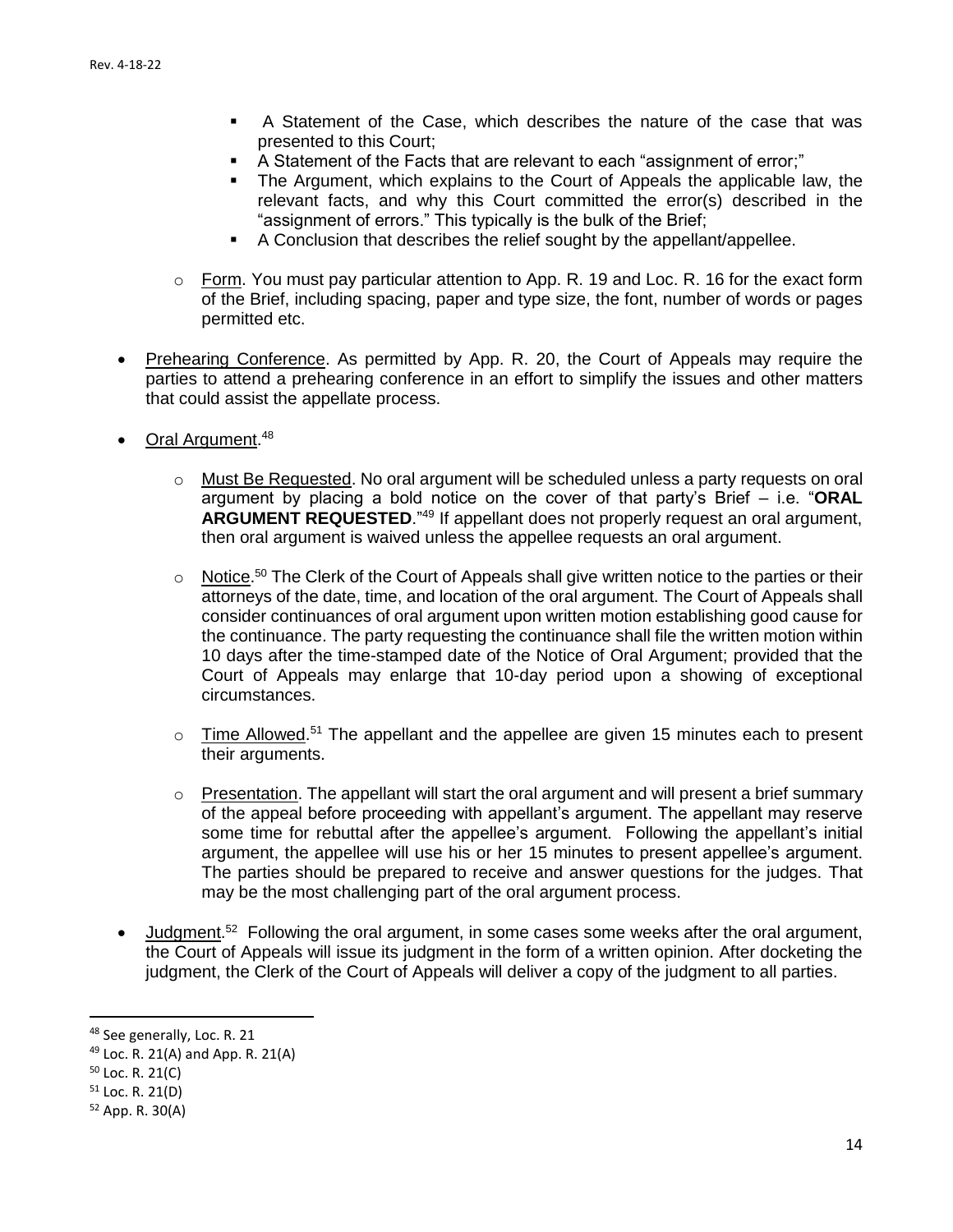.

- Failure to Prosecute.<sup>53</sup> Unless the defaulting party demonstrates that no undue delay and no prejudice has been caused to the opposing party by the failure to comply with the Ohio Rules of Appellate Procedure or the Eleventh Appellate District Local Rules, the following are good cause for dismissal of an appeal pursuant to App. R. 3(A), 11(C), or 18(C):
	- o Failure to file a Docketing Statement as required by Loc. R. 11;
	- $\circ$  Failure to file with the Notice of Appeal the appropriate filings required by App. R. 9(B), and Loc. R. 3;
	- $\circ$  Failure to timely order in writing from the court reporter any necessary Transcript of Proceedings, or to timely file any necessary statement of evidence pursuant to App. R. 9(C) or (D), or a notice that no Transcript of Proceedings or narrative statement will be filed as required by Loc. R. 3;
	- $\circ$  Failure to cause the Record on Appeal to be timely transmitted to the Clerk of the Court of Appeals;
	- $\circ$  Failure to timely file a Brief with assignments of error and issues presented for review;
	- $\circ$  Any other non-compliance with the Ohio Rules of Appellate Procedure or the Eleventh Appellate District Local Rules.

**LEGAL PRACTICE IN THE PROBATE COURT, THE JUVENILE COURT, AND THE ELEVENTH APPELLATE DISTRICT IS RESTRICTED BY LAW TO ATTORNEYS WHO ARE LICENSED BY THE SUPREME COURT OF OHIO. IF AN INDIVIDUAL WISHES TO HANDLE HIS OR HER OWN CASE, THAT PERSON MAY ATTEMPT TO DO SO, HOWEVER DUE TO THE COMPLEXITY OF THE LAW AND DESIRE TO AVOID COSTLY ERRORS, MANY PERSONS WHO HAVE MATTERS BEFORE THE ELEVENTH APPELLATE DISTRICT COURT OF APPEALS ARE REPRESENTED BY AN ATTORNEY.** 

**IF YOU CHOOSE TO REPRESENT YOURSELF AND USE THE COURT'S FORMS, PLEASE BE ADVISED THAT STATE LAW PROHIBITS THE JUDGE, MAGISTRATE, AND EMPLOYEES OF THE GEAUGA COUNTY PROBATE OR JUVENILE COURT, INCLUDING THE HELP CENTER STAFF, OR EMPLOYEES OF THE ELEVENTH APPELLATE DISTRICT COURT OF APPEALS FROM PROVIDING YOU WITH LEGAL ADVICE OR ASSISTING YOU IN THE SELECTION OR PREPARATION OF LEGAL FORMS. IF YOU NEED ADDITIONAL ASSISTANCE YOU WILL NEED TO CONTACT AN ATTORNEY OF YOUR CHOOSING.**

<sup>53</sup> Loc. R. 103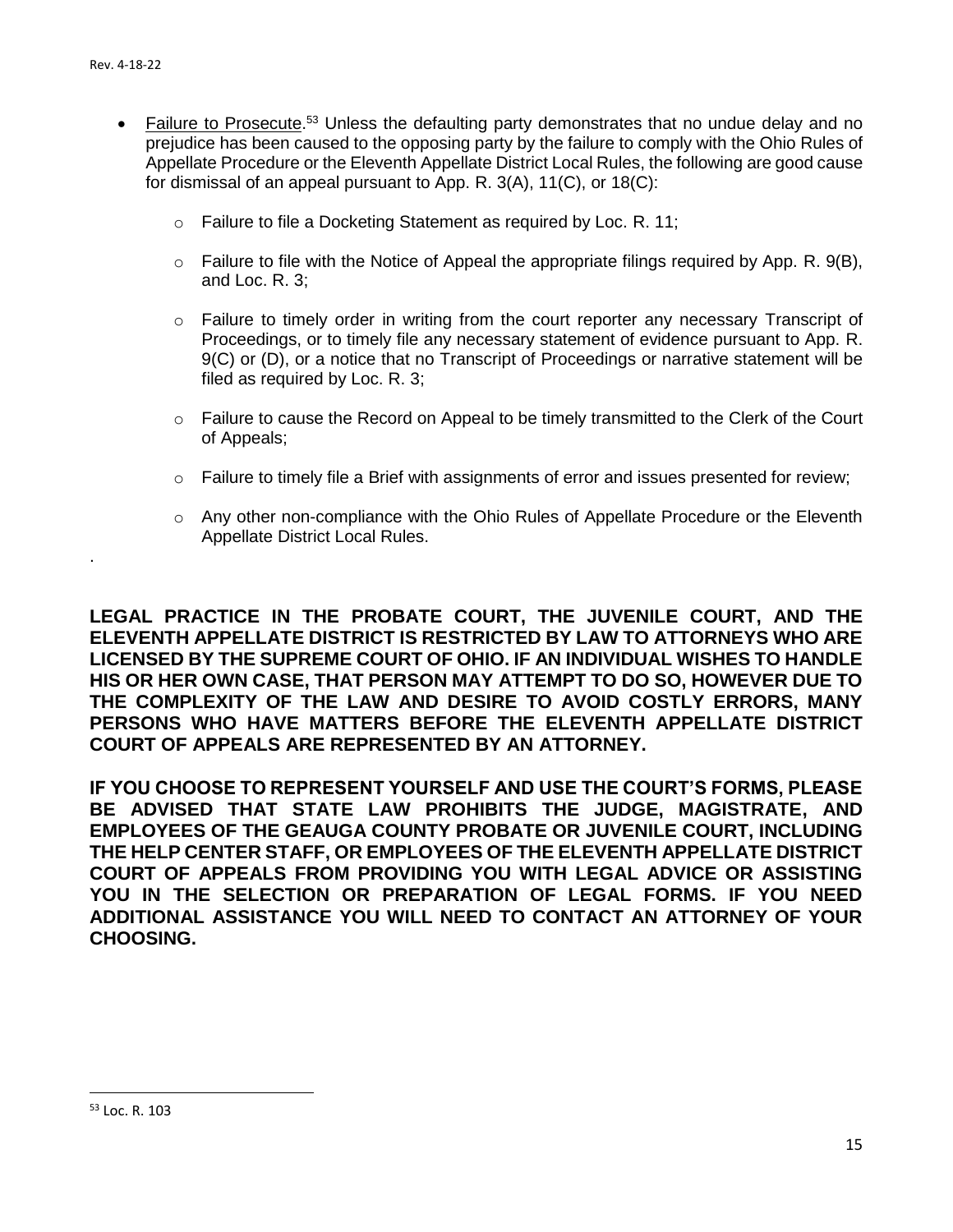## **APPENDIX A**

## **WARNING - THE INFORMATION SET FORTH IN THIS APPENDIX MAY NOT BE COMPLETE AND IS NOT A SUBSTITUTE FOR LEGAL ADVICE AND THOROUGH LEGAL RESEARCH. THE HELP CENTER HIGHLY RECOMMENDS THAT YOU OBTAIN ADVICE FROM AN ATTORNEY THAT YOU CHOOSE BEFORE DECIDING WHETHER TO FILE AN APPEAL.**

The following is a list of some fundamental principles that a pro se litigant might consider when deciding whether to file an appeal and deciding the "assignment(s) of error" to identify on the Docketing Statement and the form titled "GC APP 9.0 - App. R. 9(B)(5) Statement," and when preparing a Brief.

- 1. Limitation of Appeal Process. An appeal is a review of this Court's application of the law. The Court of Appeals does not provide you with a new trial, and except for rare instances, the Court of Appeals will not consider new evidence. The primary function of the Court of Appeals is to decide whether this Court committed a prejudicial error.
- 2. Preservation of Right of Appeal. If this Court committed an error arising from the rules governing this Court and the conduct of a trial, and if you failed to timely "object" to that error before, during, or after the trial in the manner permitted by law, which would allow the trial judge to consider and correct the error, then generally the Court of Appeals will not allow that error to be considered by the Court of Appeals. In other words, if you do not raise an objection with the trial judge (or magistrate) when the error is committed, then you likely will not be able to present that error to the Court of Appeals as ground to reverse this Court's judgment.

*It is well-established that an appellate court will not consider issues or arguments raised by the parties on appeal that were not raised to or considered by this Court. See Anderson v. Anderson,* 2009-Ohio-5636.

- a. Examples where the trial judge could commit an error would be the trial judge's failure to properly apply:
	- i. the Rules of Civil Procedure
	- ii. the Rules of Juvenile Procedure
	- iii. the Rule of Superintendence for Ohio Courts Probate Court
	- iv. the Rules imposed upon Ohio courts by the Ohio Revised Code
	- v. the Rule of Evidence
	- vi. requirements of the Ohio or United States Constitution

However, in each case, when the trial judge commits the error, the party adversely affected must timely object (point out the error to the trial judge).

b. If the trial was conducted by a magistrate, and the party adversely affected fails to timely object to the magistrate's decision, then that party has waived the right to appeal that decision. See Civ. R. 53 and the Information Sheet titled "Conduct at a Hearing."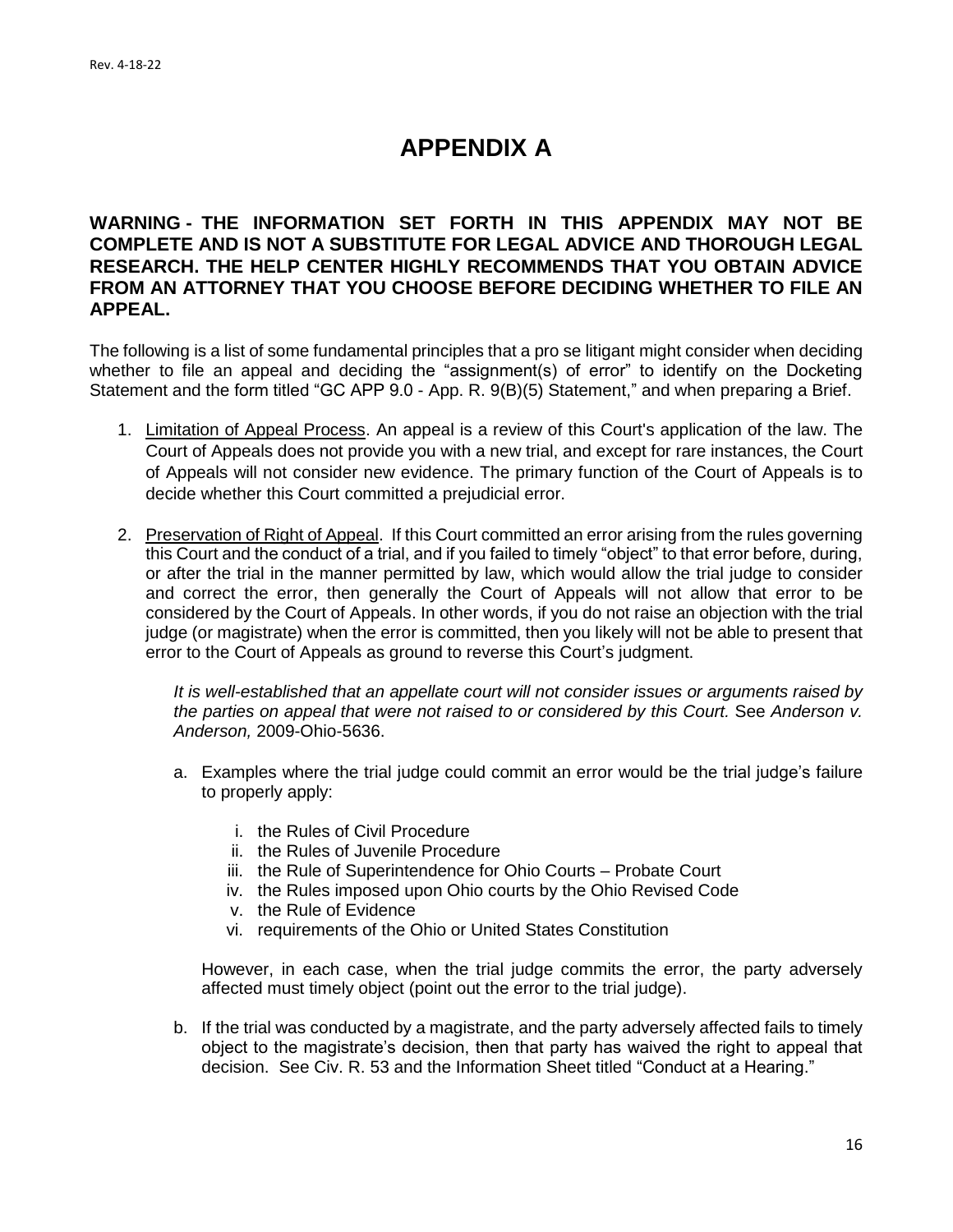c. Plain Error Doctrine.<sup>54</sup> In rare cases, a Court of Appeals may reverse a Final Order based upon a procedural error even if the appellant fails to timely object to that error by applying what is known as the "plain error" doctrine. The "plain error" doctrine has been used by appellate courts in juvenile cases where this Court permanently terminated parental rights of a minor child.

In appeals of civil cases, the plain error doctrine is not favored and may be applied only *in the extremely rare case involving exceptional circumstances where error, to which no objection was made at this Court, seriously affects the basic fairness, integrity, or public reputation of the judicial process, thereby challenging the legitimacy of the underlying judicial process itself.* See *In re E.B*., 2014-Ohio-5764.

*By its very terms, the "plain error" rule places three limitations on a reviewing court's decision to correct an error" that was not preserved at trial. . . . First, an error, "i.e., a deviation from a legal rule," must have occurred. . . . Second, the error complained of must be plain, that is, it must be "an 'obvious' defect in the trial proceedings. . . . Third, the error must have affected 'substantial rights.' We have interpreted this \* \* \* to mean that this Court's error must have affected the outcome of the trial.* See *State v. Morgan*, 153 Ohio St.3d 196, 2017-Ohio-7565

*Plain error is particularly difficult to establish here because parental rights determinations "are some of the most difficult and agonizing decisions a trial judge must make," and, therefore appellate courts must grant "wide latitude" to this Court's consideration of the evidence.* See *Robinette v. Bryant*, 2013-Ohio-2889

3. Abuse of Discretion; Manifest Weight of the Evidence. Generally, a Court of Appeals will not "second guess" the trail judge's findings of fact based upon the admissible evidence presented at the trial and the conclusions of law resulting from those findings of fact.

*As an appellate court, we are not the trier of fact; instead, our role is to determine whether there is relevant, competent, and credible evidence upon which the factfinder could base his or her judgment. . . . It is well-established that this Court in a bench trial is in the best position to determine the credibility of witnesses. . . . Furthermore, this Court, as the fact*  finder, is free to believe all, part, or none of the testimony of each witness. See State v. *Caldwell (1992), 79 Ohio App.3d 667, 679, 607 N.E.2d 1096.<sup>55</sup>*

*. . . A reviewing court should not reverse a decision simply because it holds a different opinion concerning the credibility of the witnesses and evidence submitted before this Court. A finding of an error in law is a legitimate ground for reversal, but a difference of opinion on credibility of witnesses and evidence is not. The determination of credibility of testimony and evidence must not be encroached upon by a reviewing tribunal, especially to the extent where the appellate court relies on unchallenged, excluded evidence in order to justify its reversal.* See *Davis v. Flickinger,* [77 Ohio St.3d 415, 418 \(1997\)](https://scholar.google.com/scholar_case?case=15141690922915631574&hl=en&as_sdt=6,36&as_vis=1)

*An abuse of discretion is a term of art reflecting a court's exercise of judgment that fails to comport with the record or logic. . . This standard has been found to be 'particularly* 

<sup>&</sup>lt;sup>54</sup> See Crim. R. 52(B). Typically, the "plain error" doctrine is applied in the appeal of a criminal cases.

<sup>55</sup> *In re K.D.*, 2018-Ohio-3381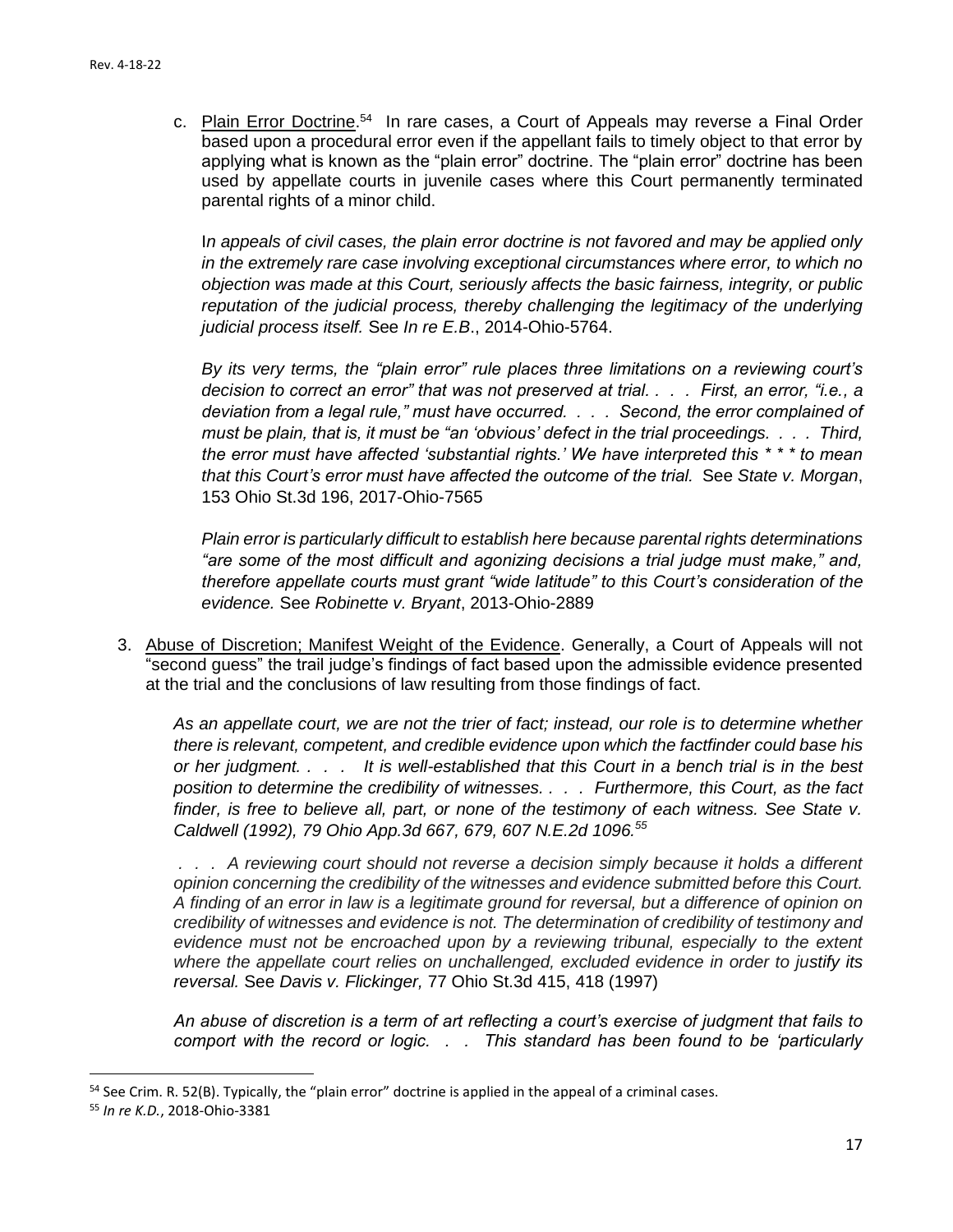*appropriate' in cases involving issues relating to the custody of and, by extension, visitation with children since the trial judge is in the best position to determine the credibility of the witnesses and there 'may be much that is evident in the parties' demeanor and attitude that does not translate well to the record*. See *In re T.J.T.P.*, 2019-Ohio-837

*We will not reverse a judgment as being against the manifest weight of the evidence when the record contains some competent, credible evidence going to all the essential elements of the case. . . . In conducting our review, we must make every reasonable presumption in favor of this Court's findings of fact. . . . We give deference to this Court as the trier of fact because it is "best able to view the witnesses and observe their demeanor, gestures, and voice inflections, and use these observations in weighing the credibility of the proffered testimony.* See *In re C.V.M.*, 2012-Ohio-5514.

However, there are cases where an appellate court reversed a trial court order on the basis that this Court's Final Order was against the "manifest weight of the evidence," such as:

- *In re A.C.*, 2012-Ohio-826 [Ohio Ct. of App. Lucas Cty.]
- *Cantrell v. Trinkle*, 2011-Ohio-5288 [Ohio Ct. of App. Clark Cty.]

#### 4. Permanent Custody Appeal.

*To determine whether a permanent custody decision is against the manifest weight of the evidence, an appellate court must weigh the evidence and all reasonable inferences, consider the credibility of the witnesses, and determine whether in resolving evidentiary conflicts, this Court clearly lost its way and created such a manifest miscarriage of justice that the judgment must be reversed . . . In reviewing evidence under this standard, we defer to this Court's determinations of matters of credibility, which are crucial in these cases, where demeanor and attitude are not reflected well by the written record.* 

*In a permanent custody case the dispositive issue on appeal is whether this Court's findings . . . were supported by clear and convincing evidence. Clear and convincing evidence is that measure or degree of proof which is more than a mere 'preponderance of the evidence,' but not to the extent of such certainty as is required 'beyond a reasonable doubt' in criminal cases and which will produce in the mind of the trier of facts a firm belief or conviction as to the facts sought to be established. [I]f the children services agency presented competent and credible evidence upon which the trier of fact reasonably could have formed a firm belief that permanent custody is warranted, then the court's decision is not against the manifest weight of the evidence. The essential question we must resolve is whether the amount of competent, credible evidence presented at trial produced in the court's mind a firm belief or conviction that permanent custody was warranted.* See *In re I.B-C.* , 2019-Ohio-1464 [4th App. Dist.]

*When questions of fact are tried by a court without a jury, judgment may be general for the prevailing party unless one of the parties in writing requests otherwise in which case, the court shall state in writing the conclusions of fact found separately from the conclusions of law. R.C. 2151.414(C) states: "If the court grants permanent custody of a child to a movant under this division, the court, upon the request of any party, shall file a written opinion setting forth its findings of fact and conclusions of law in relation to the proceeding." The failure to request findings of fact and conclusions of law ordinarily results in a waiver of the right to challenge this Court's lack of an explicit finding concerning an issue. When a party does not request that this Court make findings of fact and conclusions of law under Civ. R. 52, the reviewing court will presume that this Court considered all the factors and all other relevant*